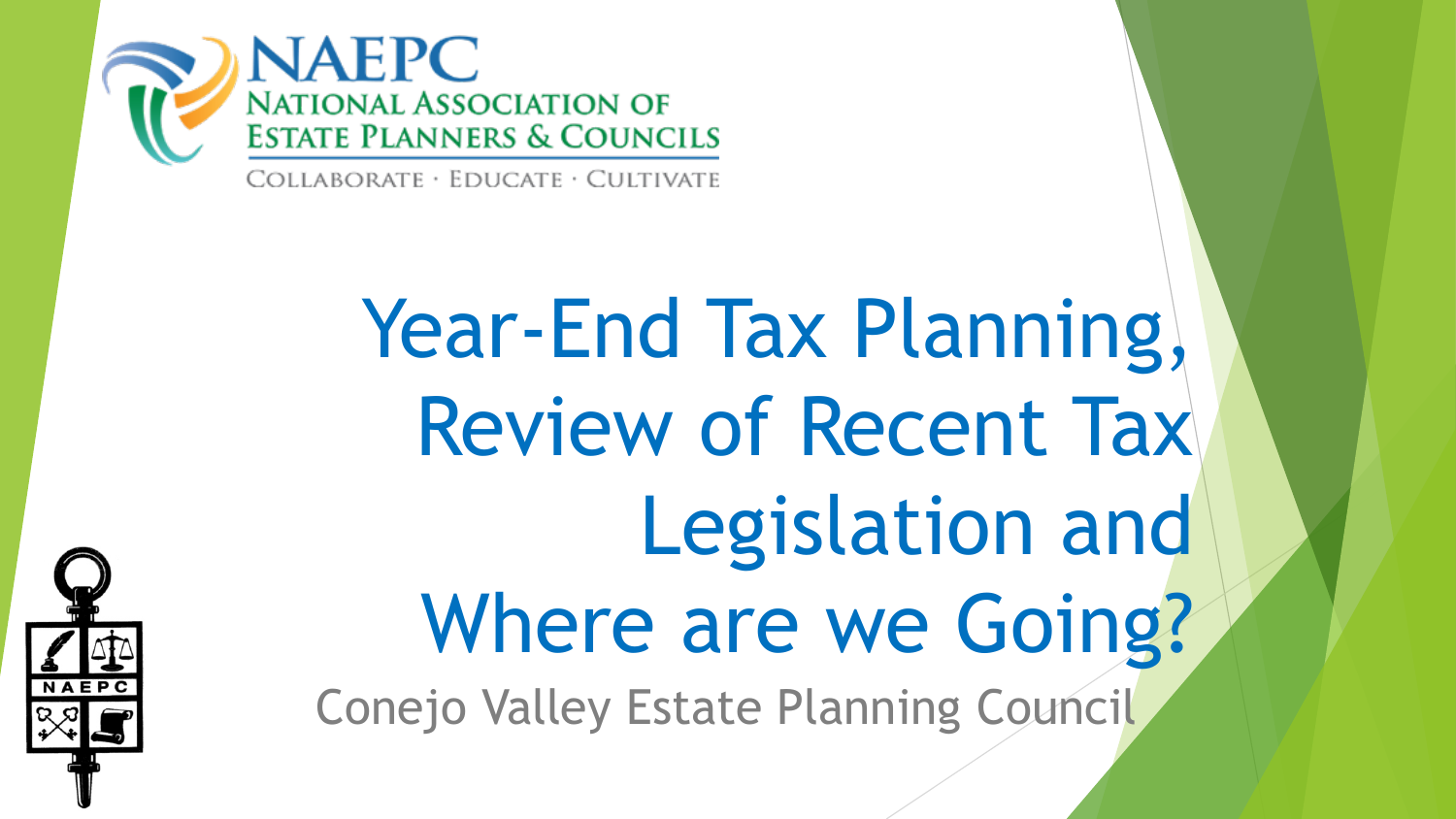## National Association of Estate Planners & Councils (NAEPC)

- ▶ [Value Partners](http://www.naepc.org/membership/benefits) (flagship *Trusts & Estates* \$149 subscription) Discounts available, no additional work by board to supply members other than promoting them
- ▶ [Webinars](http://www.naepc.org/events/webinar) at value pricing Dec 8<sup>th</sup> Webinar **Estate Planning for Modern [Families: Planning for Diversity and Flexibility](https://www.naepc.org/events/event/20347)**
- Reduced pricing to attend [annual conference,](http://www.naepc.org/conference) obtain CE, build national network of professionals
- [Annual \(Virtual\) Conference](https://www.naepc.org/conference#1.%20NEXT)  November 2, 2021
	- \*\*\* 2022 in Fort Lauderdale, FL
- *[NAEPC Journal of Estate & Tax Planning](http://www.naepcjournal.org/) –* ability for council members to opt in
- **[Monthly Leimberg Newsletter](http://www.naepc.org/events/newsletter) on national website**
- AEP Designation <https://www.naepc.org/designations/estate-planners>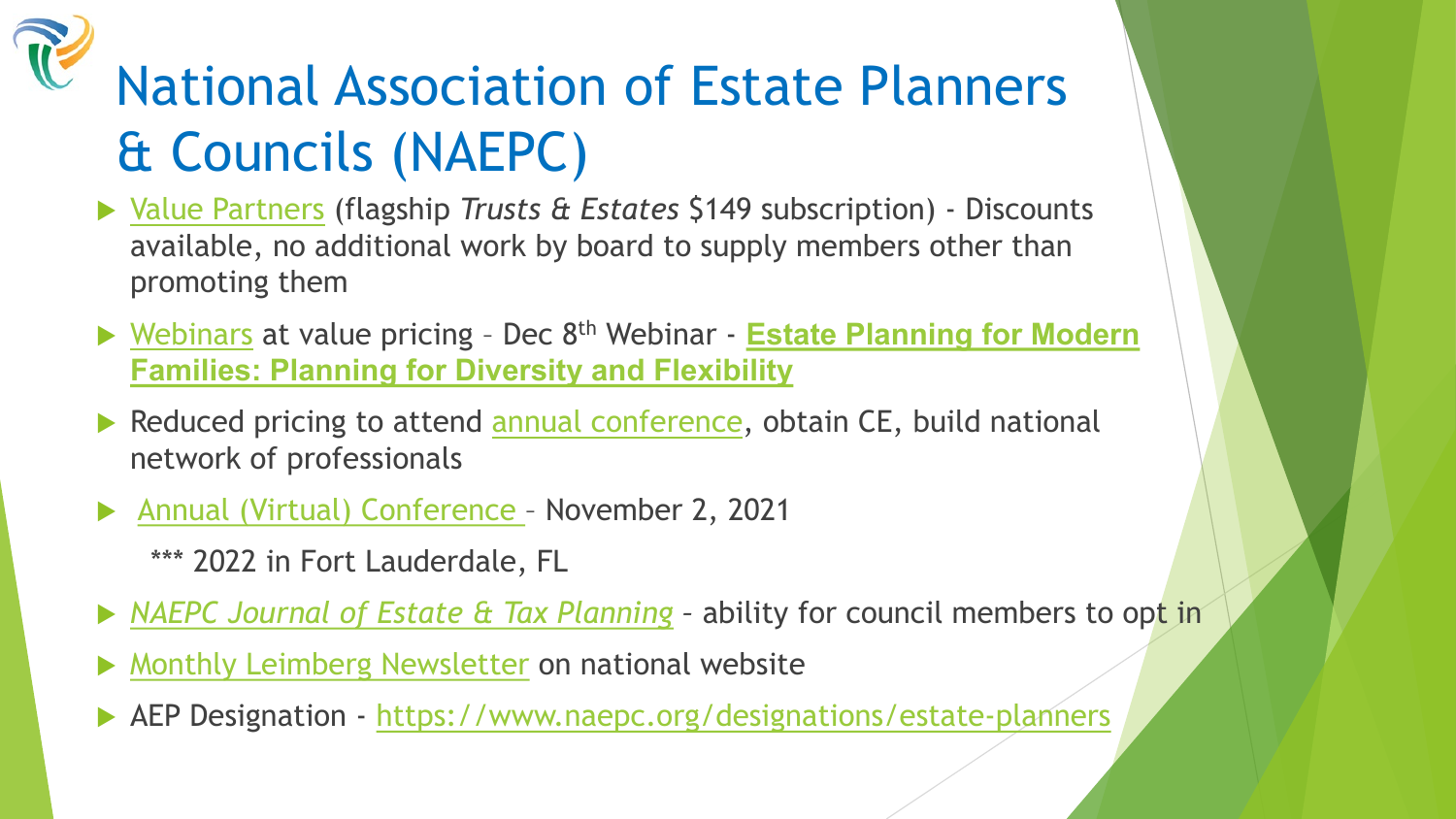

## Coronavirus Aid Relief and Economic Security (CARES) Act

- Enacted March 27, 2020
- ▶ \$2.2 Trillion Stimulus Package
- **Recovery Rebate**
- **PPP Loan**
- **Business Tax Relief**
- **Individual Tax Relief**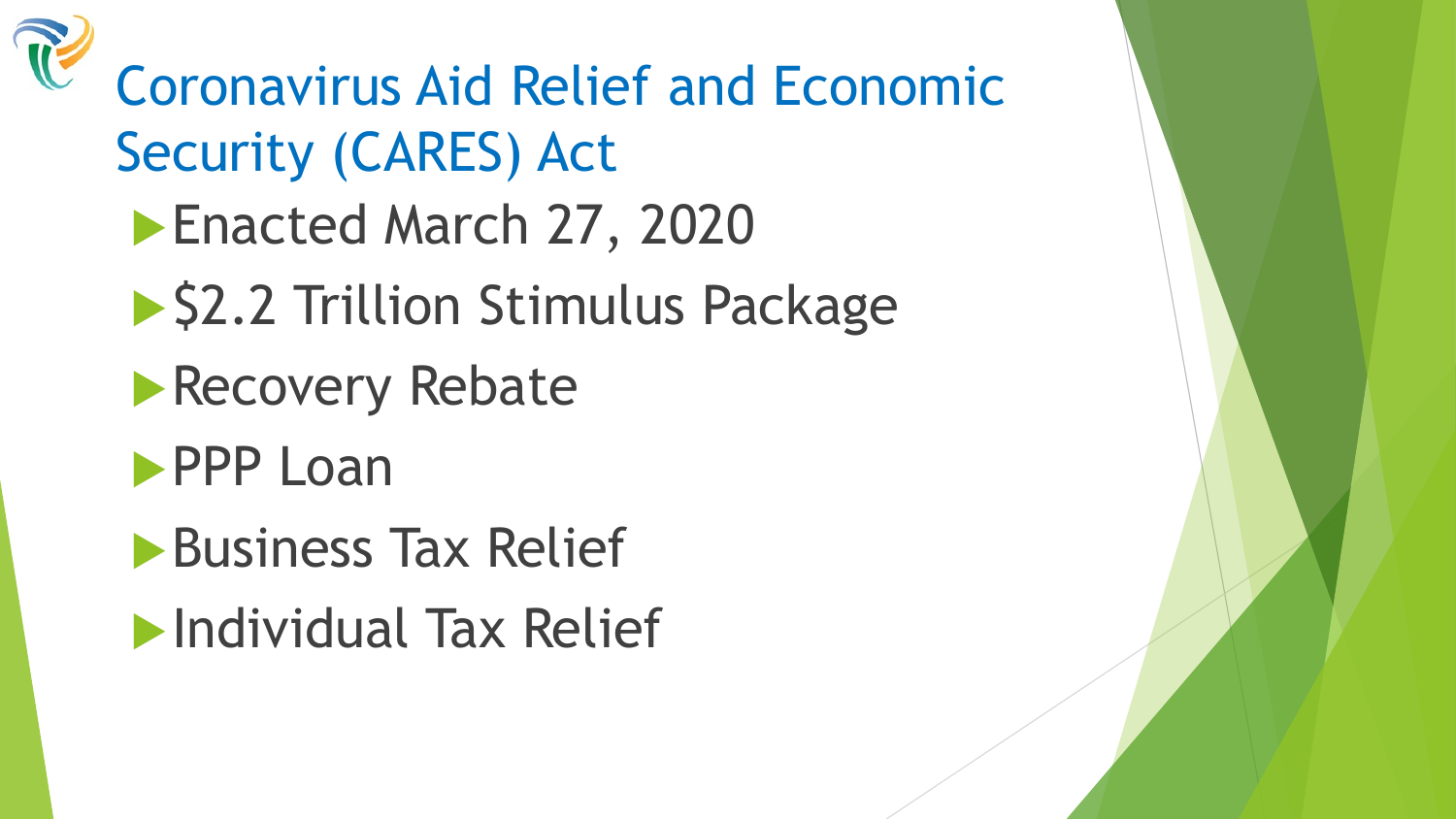Consolidated Appropriations Act of 2021

- **Enacted December 27, 2020**
- ▶ \$900 Billion Stimulus Package
- **Recovery Rebate**
- PPP Loan 2nd Draw and Clarity of 1<sup>st</sup> Round
- **Business Tax Relief**
- **Individual Tax Relief**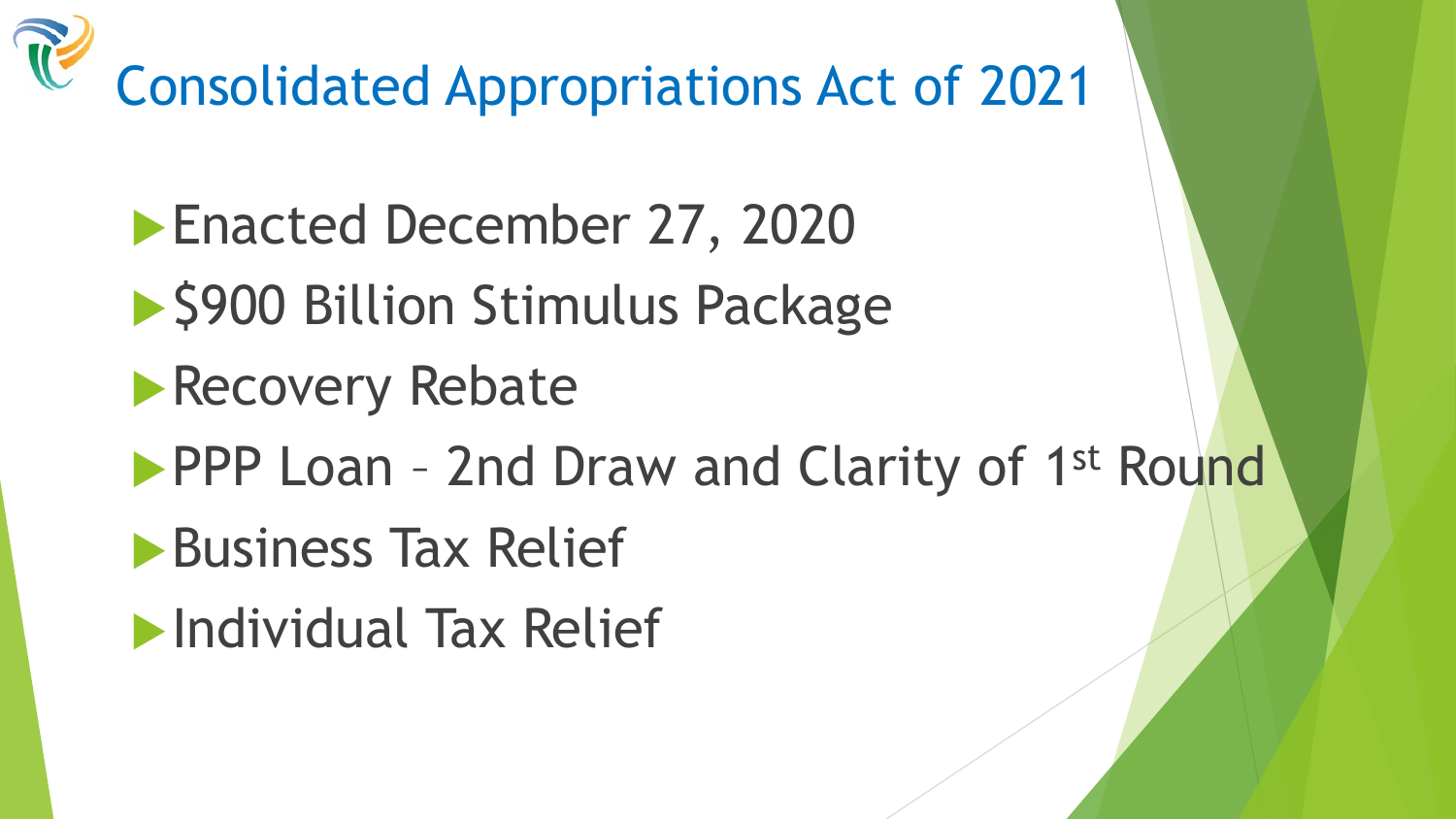# America Rescue Plan Act of 2021

- **Enacted March 11, 2021**
- ▶ \$1.9 Billion Stimulus Package
- Recovery Rebate -\$1400 most adults and their children
- ▶ Aid for Schools, state and local governments
- Extension and modification of payroll tax credits
- ▶ Individual Tax Relief increase in credits
- ▶ Child tax credits- increased from \$2k to \$3k (T/Ps received monthly checks in July, to receive estimated 50% benefit)
- **Tax Treatment of COVID-19 Relief**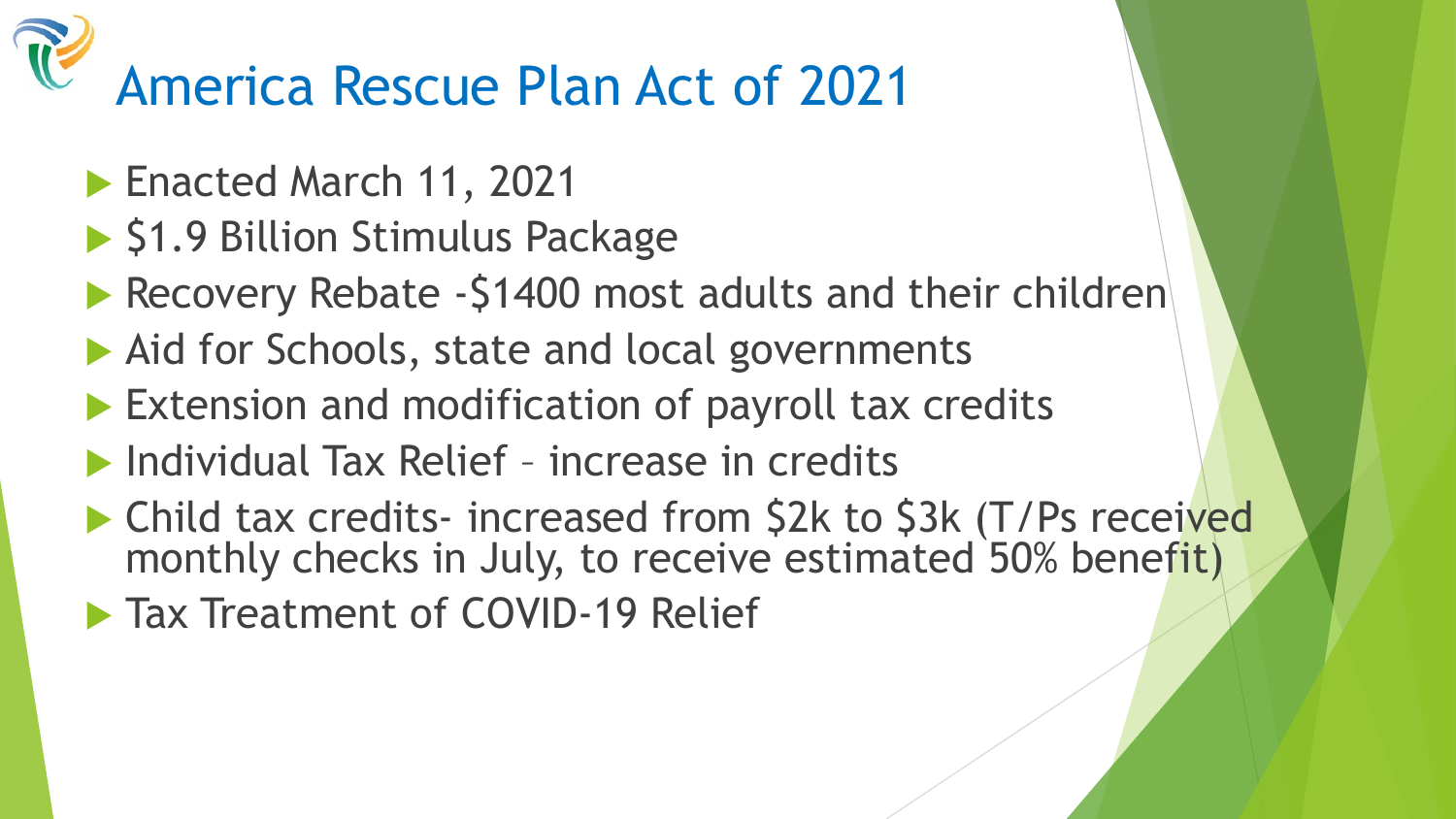

- Increase retirement age to 72 from 70.5 on RMDs
- **Elimination of the Stretch IRAs**
- **For non-spousal inherited IRAs must be** distributed within 10 years, exceptions do apply, if beneficiary is a minor child
- **Credits for setting up new retirement plans**
- Dates for adopting new retirement plans in place can be completed after the end of the year, before the return is filed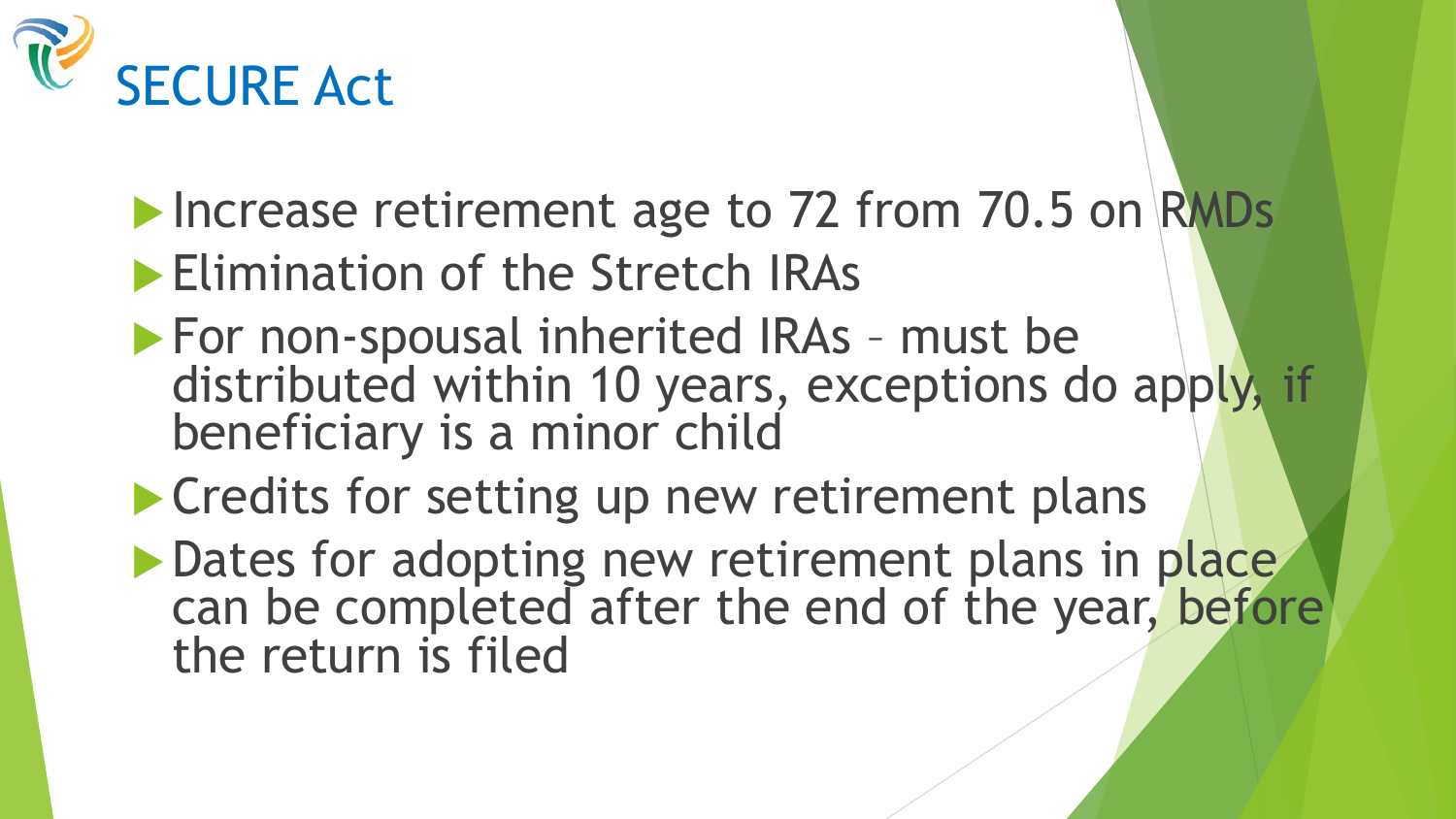## SECURE Act 2.0 – Securing a Strong Retirement Act

- Proposed bill is an extension of the SECURE ACT
- Automatic enrollment in retirement plans
- **Indexing IRA catch-up limit**
- $\blacktriangleright$  Higher catch-up limits to apply ages 62 64
- **Increase in age for RMDs**
- $\blacktriangleright$  Individuals with domestic abuse penalty waived
- **SIMPLE and SEP Roth IRAs**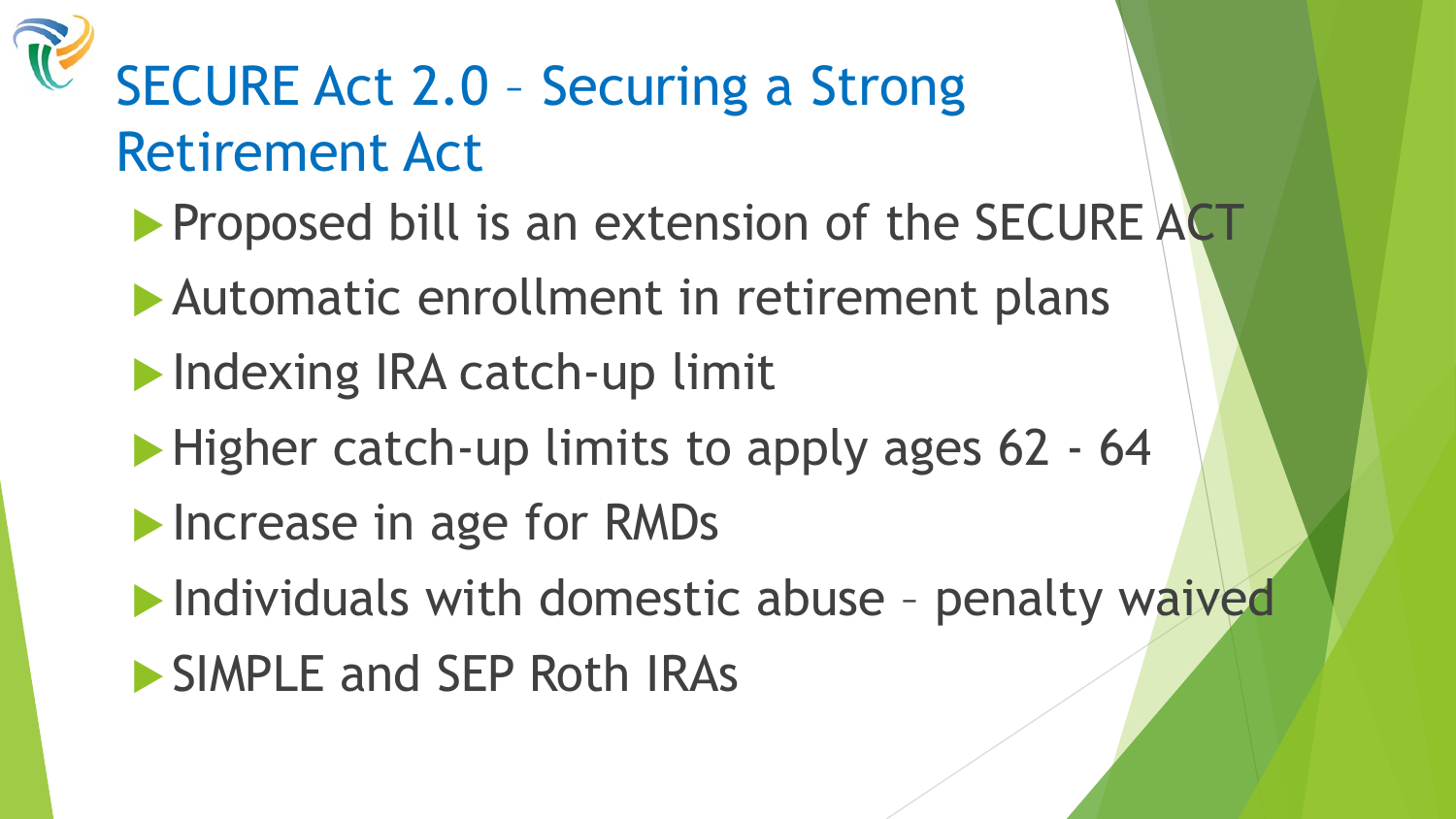## Infrastructure Investment and Jobs Act

- **President Biden signed the bill November 15th**
- $\blacktriangleright$  No significant tax provisions
- ▶ Termination of Employee Retention Credit back to October 1st.
- **Information reporting for digital assets such** as cryptocurrency
- **Provisions covering disaster relief, capital** contributions to public utilities, excise taxes, and pension interest rates.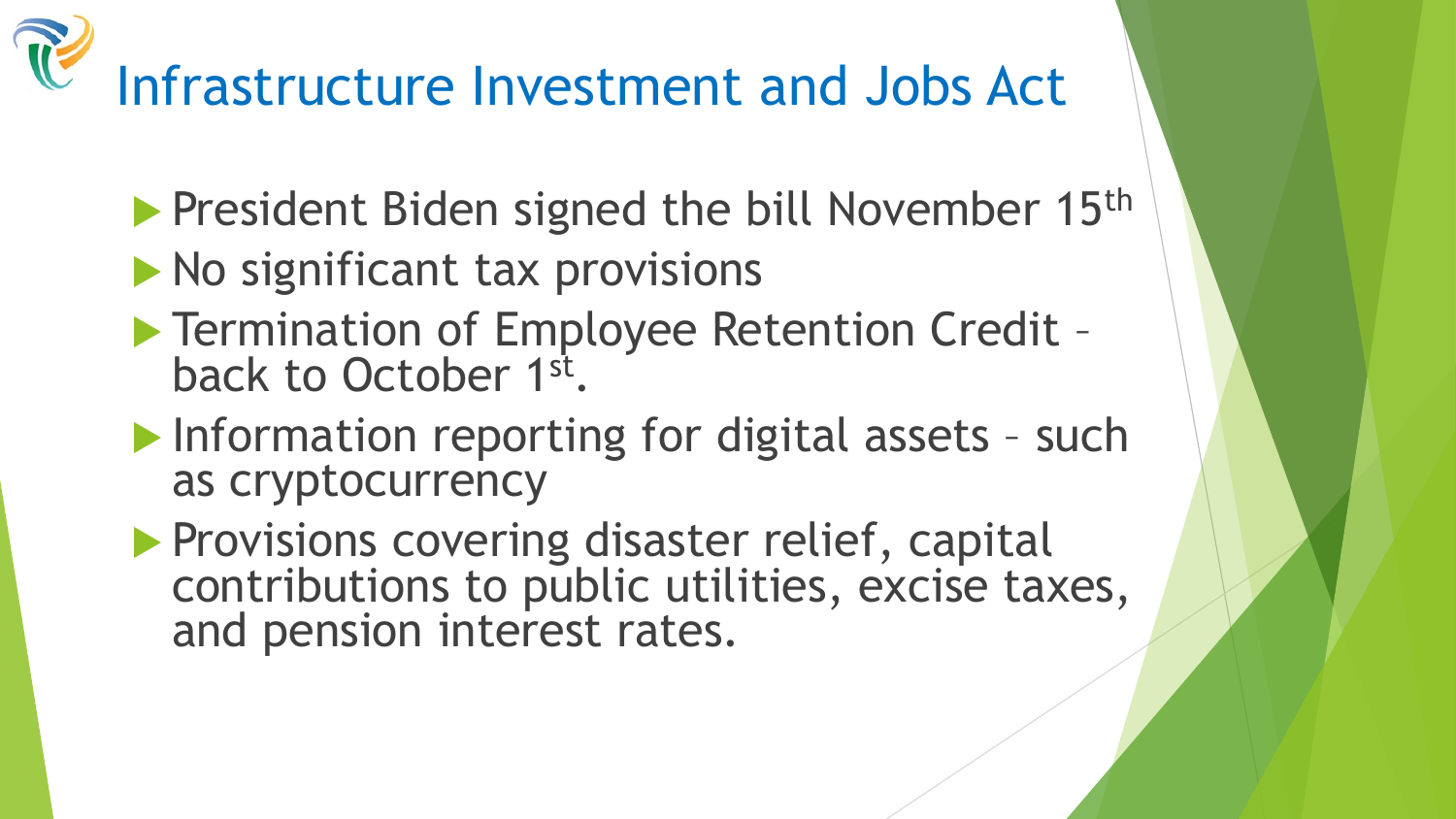#### The American Families Plan Tax Compliance Agenda Biden Proposal to overhaul tax administration + with nearly \$80 Billion in funding Tax gap of \$600 Billion in 2019 **Taxpayers fail to file in a timely manner I** Underreport income or overclaim deductions ▶ Underpay taxes despite filing a timely return Increase resources, reporting of financial information, overhaul technology and increased penalties for tax preparers with intentional negligence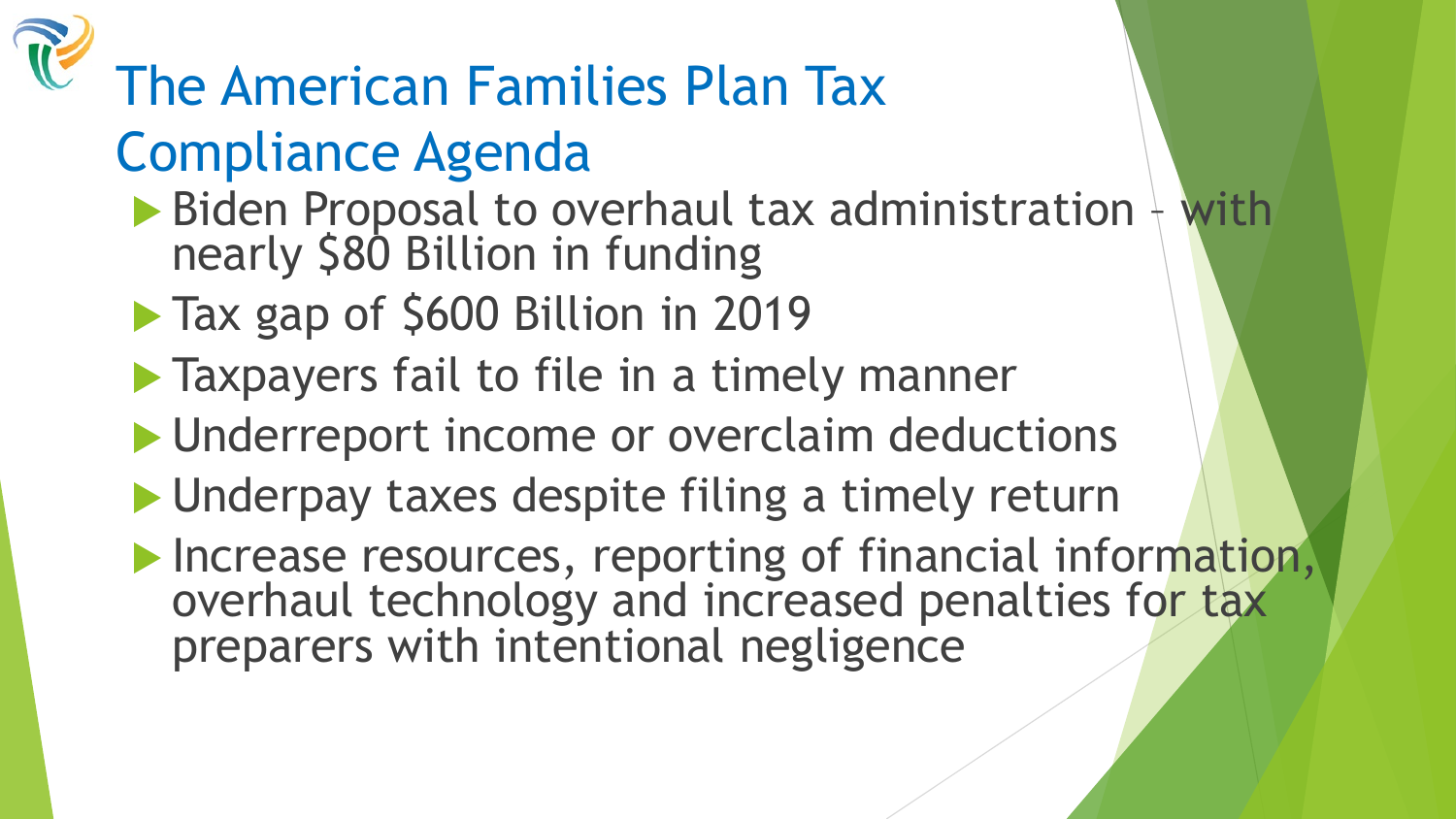#### Paycheck Protection Program (PPP) **Overview**

- $\blacktriangleright$  To help cover the costs of payroll, rent and utilities
- Allows for 100% forgiveness
- Loan is administered through the U.S. Small Business Administration (SBA) but processed directly through your lender
- Approximately 11 Million loans processed, almost \$525 Billion in funding.
- **Deductibility of expenses:** Finally, clarity regarding this issue. The latest bill will made it clear that **businesses will be allowed to deduct the costs covered by those loans.**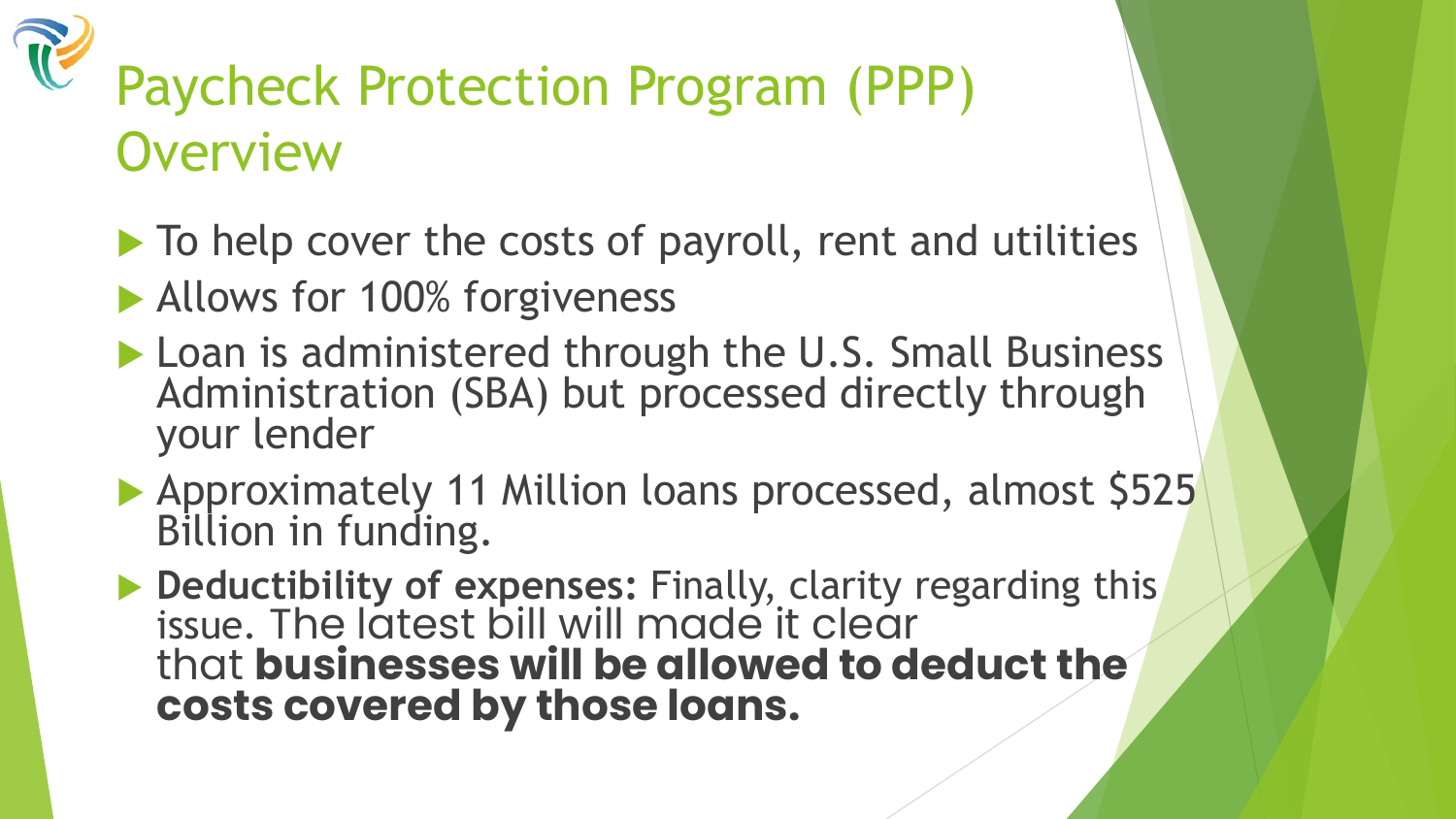

#### Paycheck Protection Program (PPP) Round 2

- Available to first-time qualified borrowers (who did not receive a loan the first time around)
- Businesses that previously received a PPP loan for up to \$2 million, provided they have 1) 300 or fewer employees, 2) have used or will use the full amount of their first PPP loan \ and 3) can show a 25% gross revenue decline in any 2020 quarter compared with the same quarter in 2019.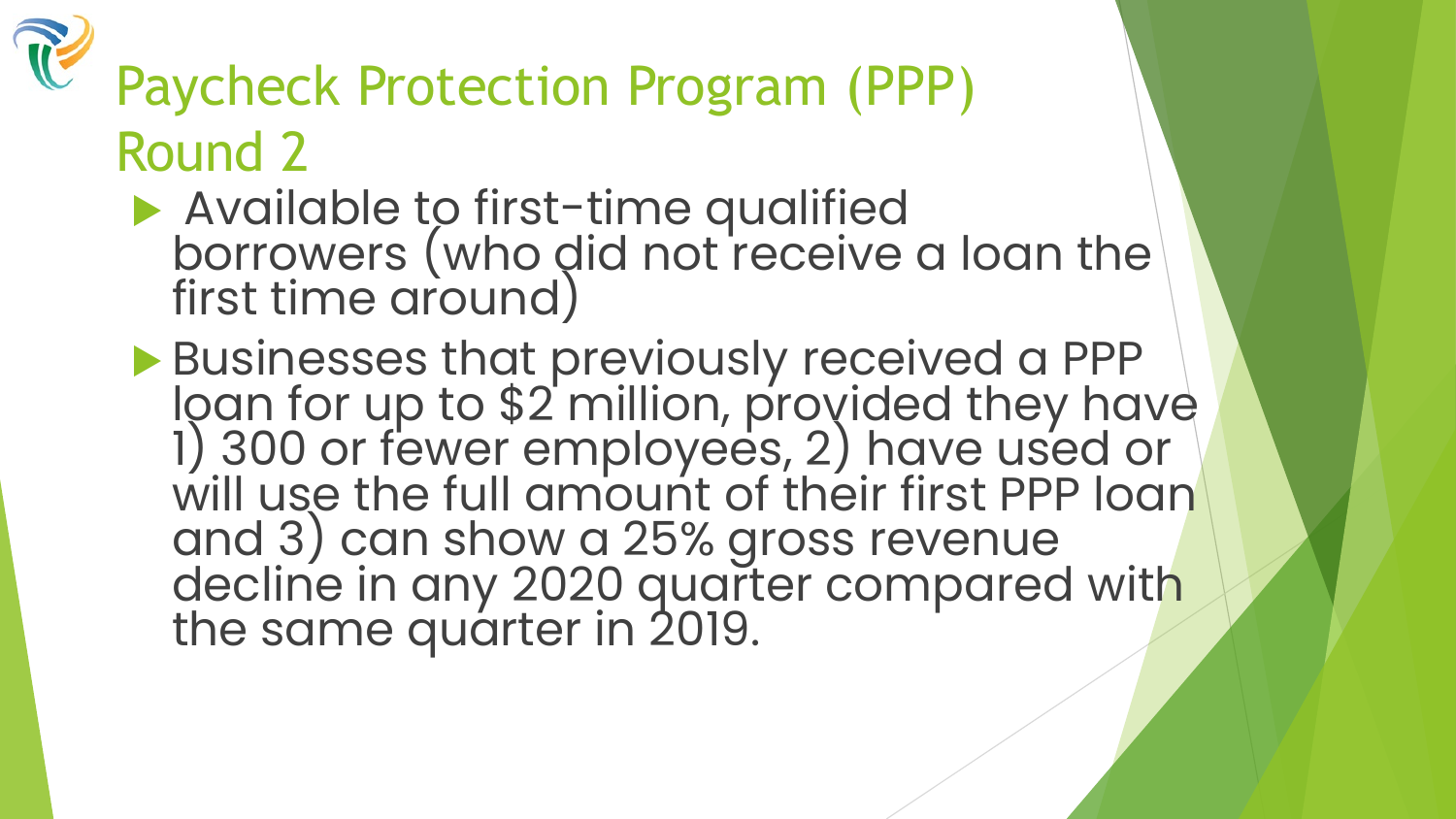# Employee Retention Credit

 Employers are eligible for the credit if they operate a trade or business during calendar year 2020 and experience either:

- 1. the full or partial suspension of the operation of their trade or business during any calendar quarter because of governmental orders limiting commerce, travel, or group meetings due to COVID-19, or
- a significant decline in gross receipts.
- A significant decline in gross receipts begins:

on the first day of the first calendar quarter of 2020 for which an employer's gross receipts are less than **50%** of its gross receipts for the same calendar quarter in 2019.

The significant decline in gross receipts ends:

on the first day of the first calendar quarter following the calendar quarter in which gross receipts are more than of 80% of its gross receipts for the same calendar quarter in 2019.

The maximum amount of qualified wages taken into account with respect to each employee is \$10,000, \$5,000 credit an employee, a year.

For 2021 – this is increased to \$7,000 in wages a quarter – extended thru the end of the year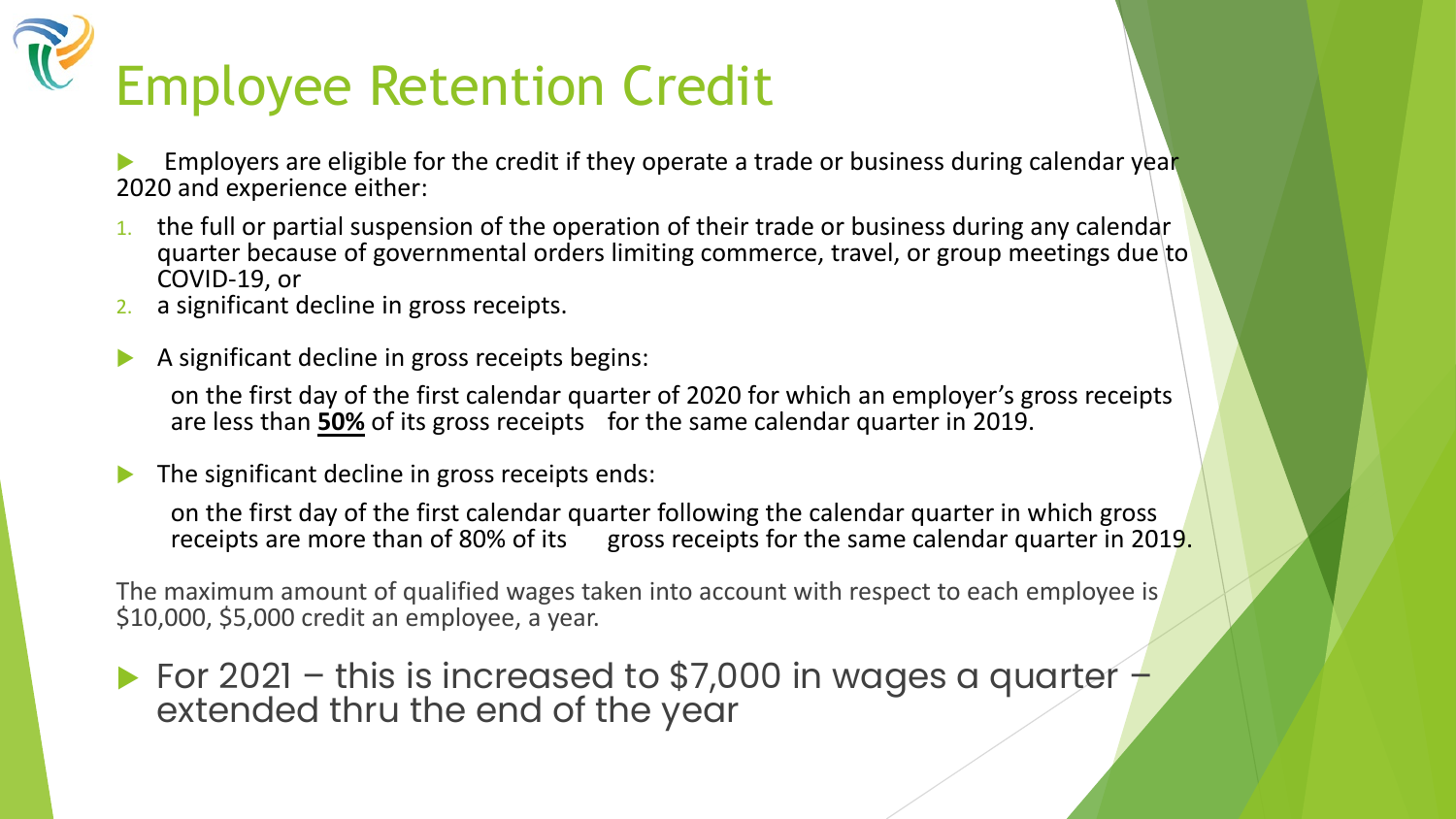

## Recovery Rebates for Individuals – Sec. 2201 – Economic Income Payments

- ▶ \$1,200 advance credit per person;
- ▶ \$500 per qualifying child
- $\blacktriangleright$  \$75,000 AGI (\$150,000 MFJ, \$112,500 HOH)
- Reduced by \$5 for each \$100 that a taxpayer's income exceeds the phaseout threshold.
- **Taxpayer can still qualify for 2020 tax year.**
- Changes depending on dependent children
- **Review MFS for benefit of the credit in 2020**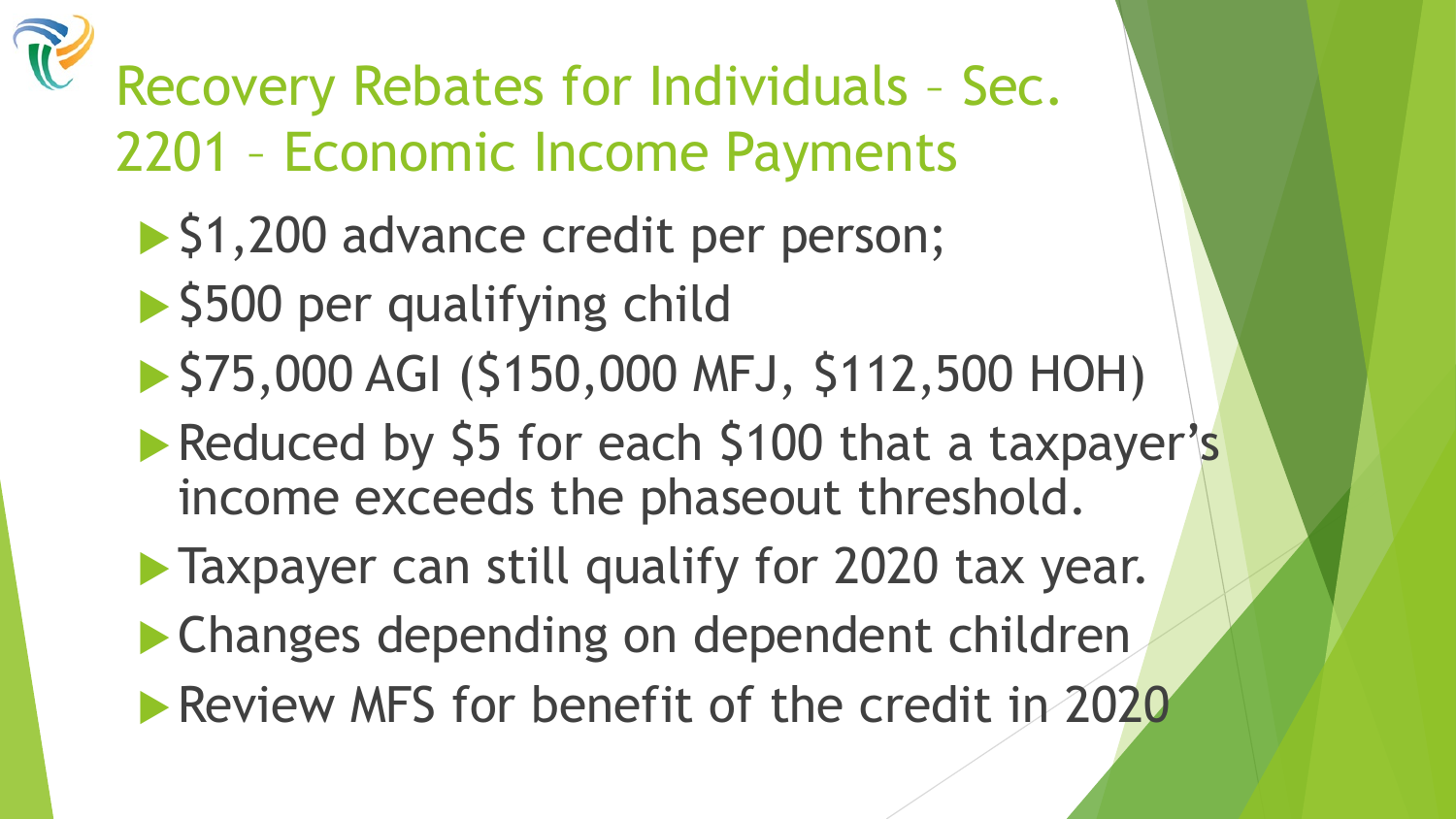

#### Recovery Rebates for Individuals – Sec. 2201 – Economic Income Payments Round 2

- ▶ \$600 advance credit per person; including qualifying child
- ▶ \$75,000 AGI (\$150,000 MFJ, \$112,500 HOH)
- Reduced by \$5 for each \$100 that a taxpayer's income exceeds the phaseout threshold.
- **Taxpayer can still qualify for 2020 tax year.**
- Changes depending on dependent children **Review MFS for benefit of the credit in 2020**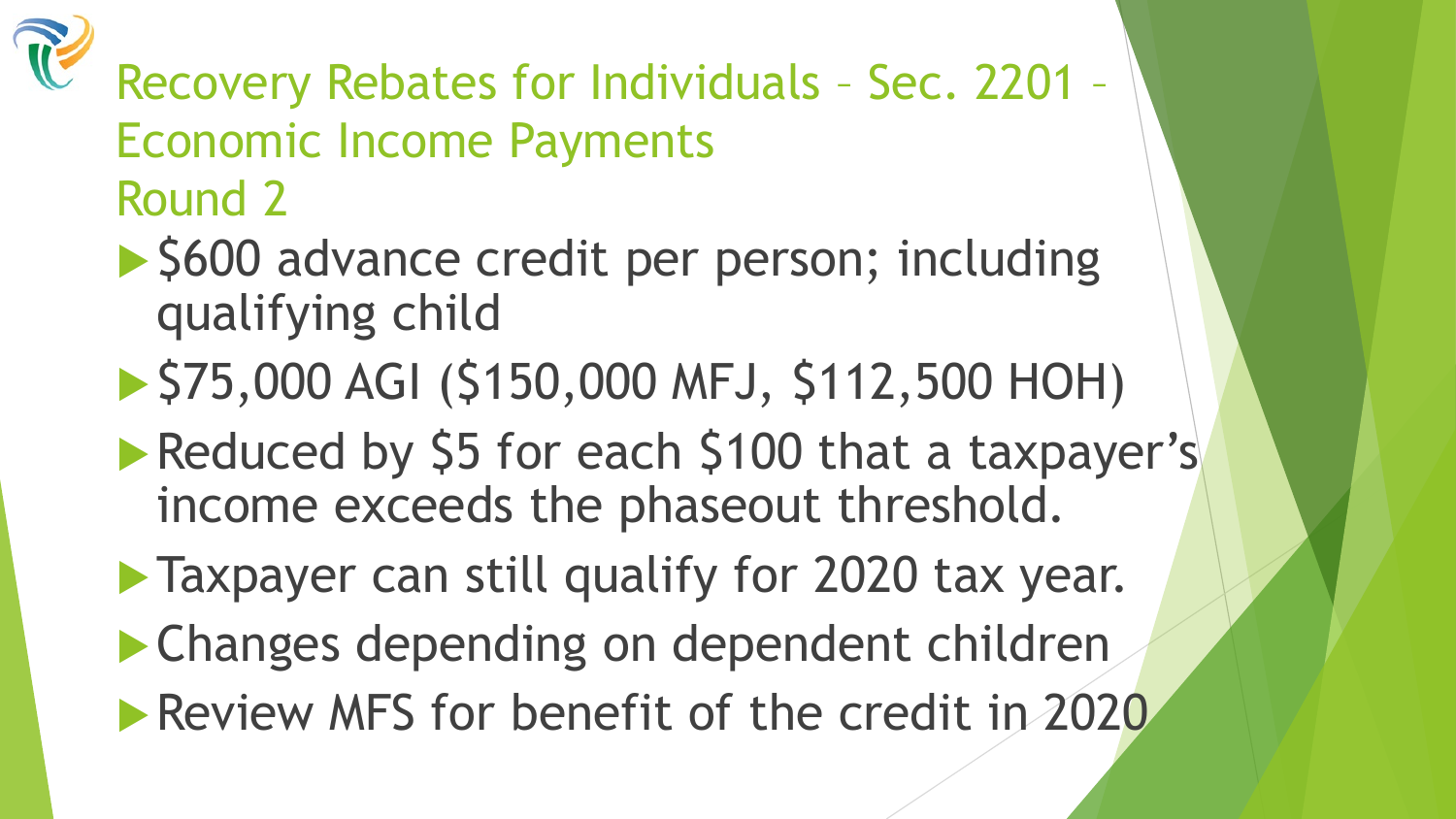- ▶ \$100,000 "coronavirus-related distribution" exemption from § 72(t)
- A qualified person:
	- ▶ diagnosed with COVID-19,
	- whose spouse is diagnosed with COVID-19,
	- who experiences adverse financial consequences as a result being quarantined, furloughed, or laid off or having work hours reduced, being unable to work due to lack of child care, closing or reducing hours of a business owned or operated or other factors determined by the Secretary

Eligible retirement plans include individual retirement accounts or annuities (IRAs), qualified employer-sponsored retirement plans, 403(a) annuity plans, 403(b) tax- sheltered annuity plans, and 457(b) plans.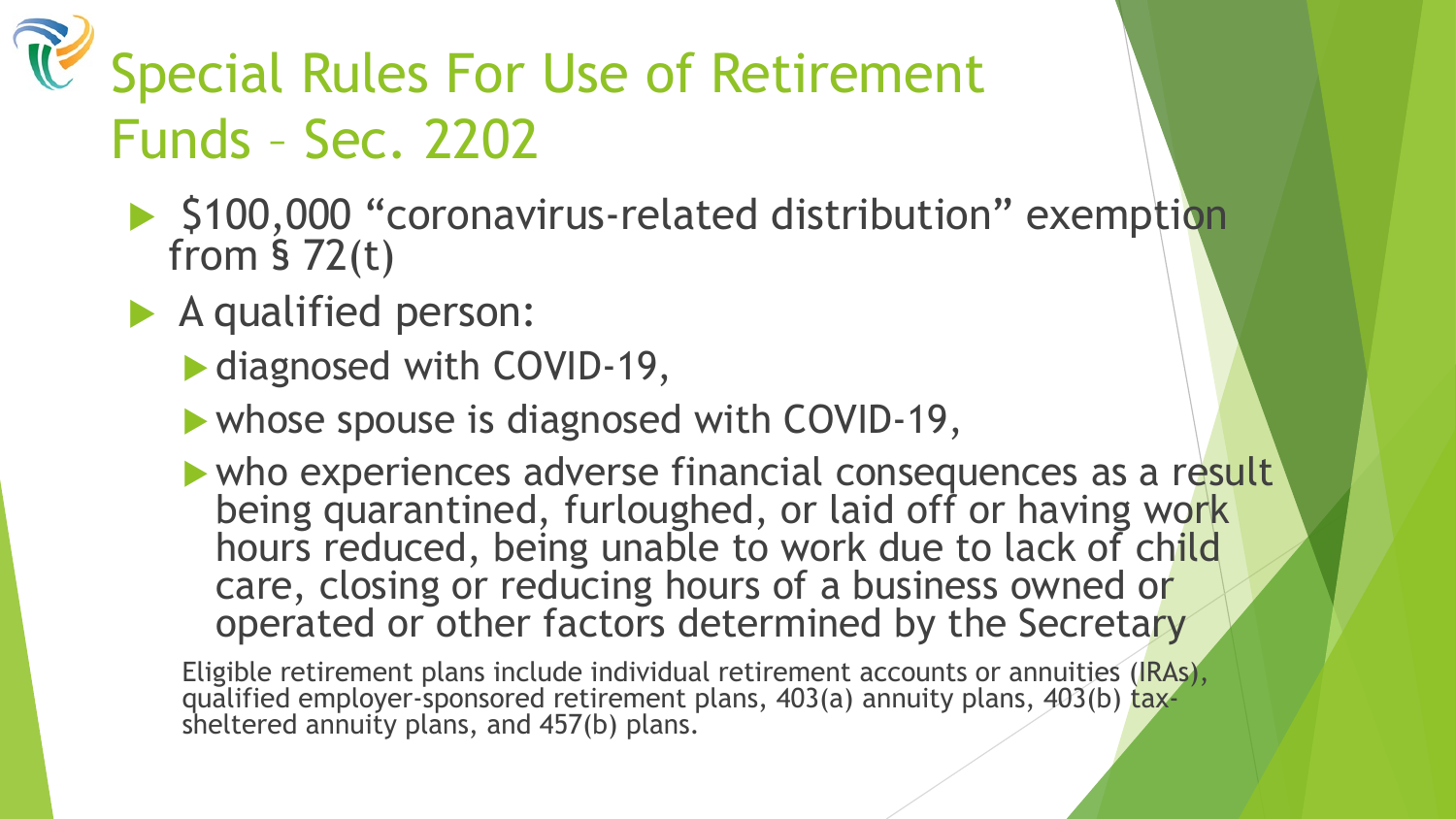Additional Guidance – Notice 2020-50

- The individual, and the individual's spouse or a member of the individual's household being quarantined, being furloughed or laid off, or having work hours reduced due to COVID-19, being unable to work due to lack of childcare due to COVID-19, having a reduction in pay (or self-employment income) due to COVID-19, or having a job offer rescinded or start date for a job delayed due to COVID-19; or
- closing or reducing hours of a business owned or operated by the individual and individual's spouse or a member of the individual's household due to COVID-19.
- The following amounts are not coronavirus-related distributions:
- corrective distributions of elective deferrals and employee contributions that are returned to the employee,
- excess elective deferrals under §402(g),
- excess contributions under §401(k),
- and excess aggregate contributions under  $$401(m);$
- loans that are treated as deemed distributions pursuant to \$72(p);
- dividends paid on applicable employer securities under \$404(k);
- the costs of current life insurance protection;
- prohibited allocations that are treated as deemed distributions pursuant to  $\frac{1}{9}(p)$ ;
- distributions that are permissible withdrawals from an eligible automatic contribution within  $\frac{2414}{w}$ ;
- and distributions of premiums for accident or health insurance under  $$1.402(a)-1(e)(1)(i)$ .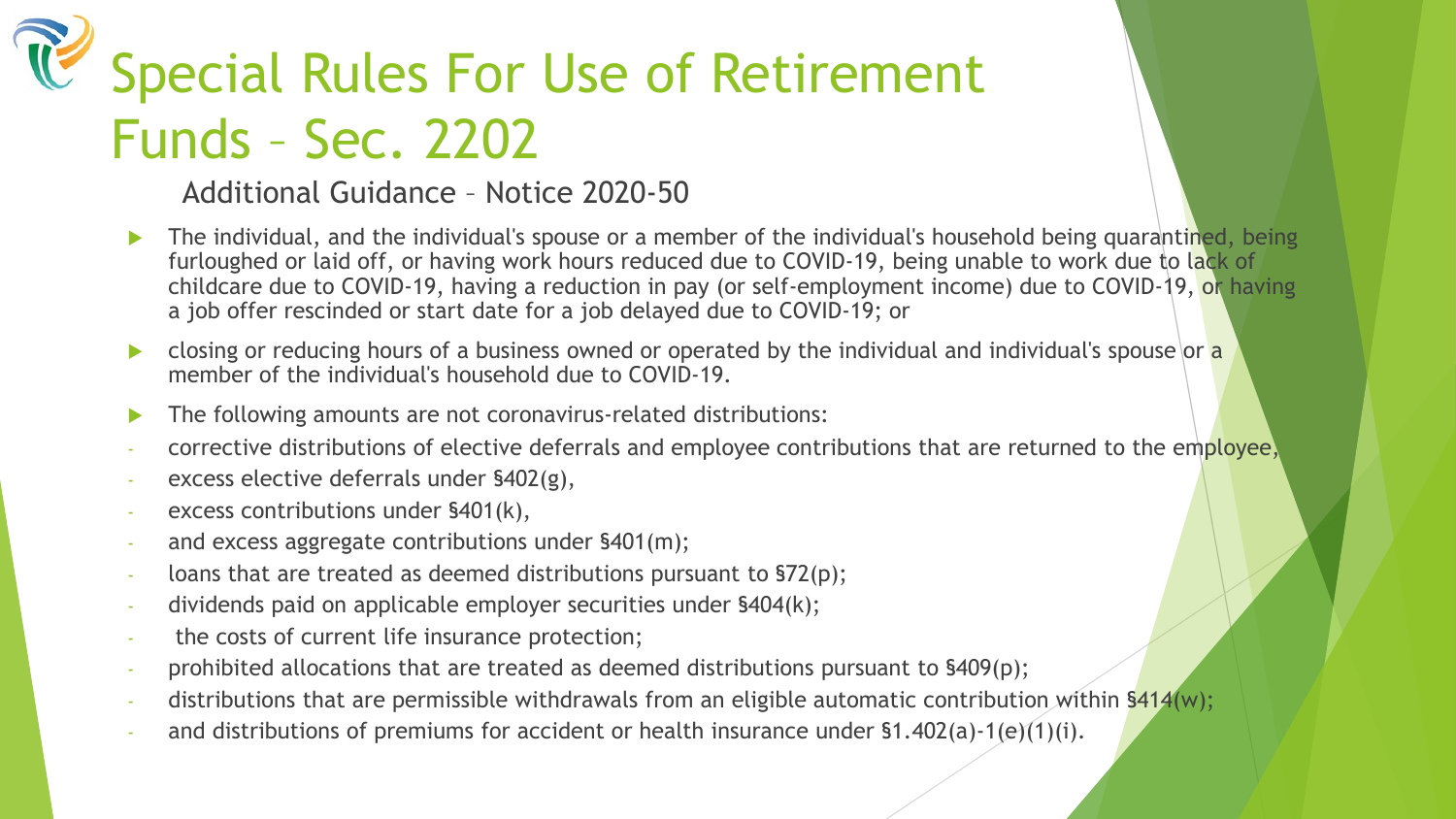- Retirement Plan Distributions
- Distributions must take place in 2020
- ▶ 10% Excise tax on early distributions is waived
- Income from the distribution recognized ratably over a three year period (2020, 2021 and 2022)
- Elect out of 3 year period, include all in 2020
- Amount distributed can be repaid over a three year period
- ▶ 20% withholding requirement is not applicable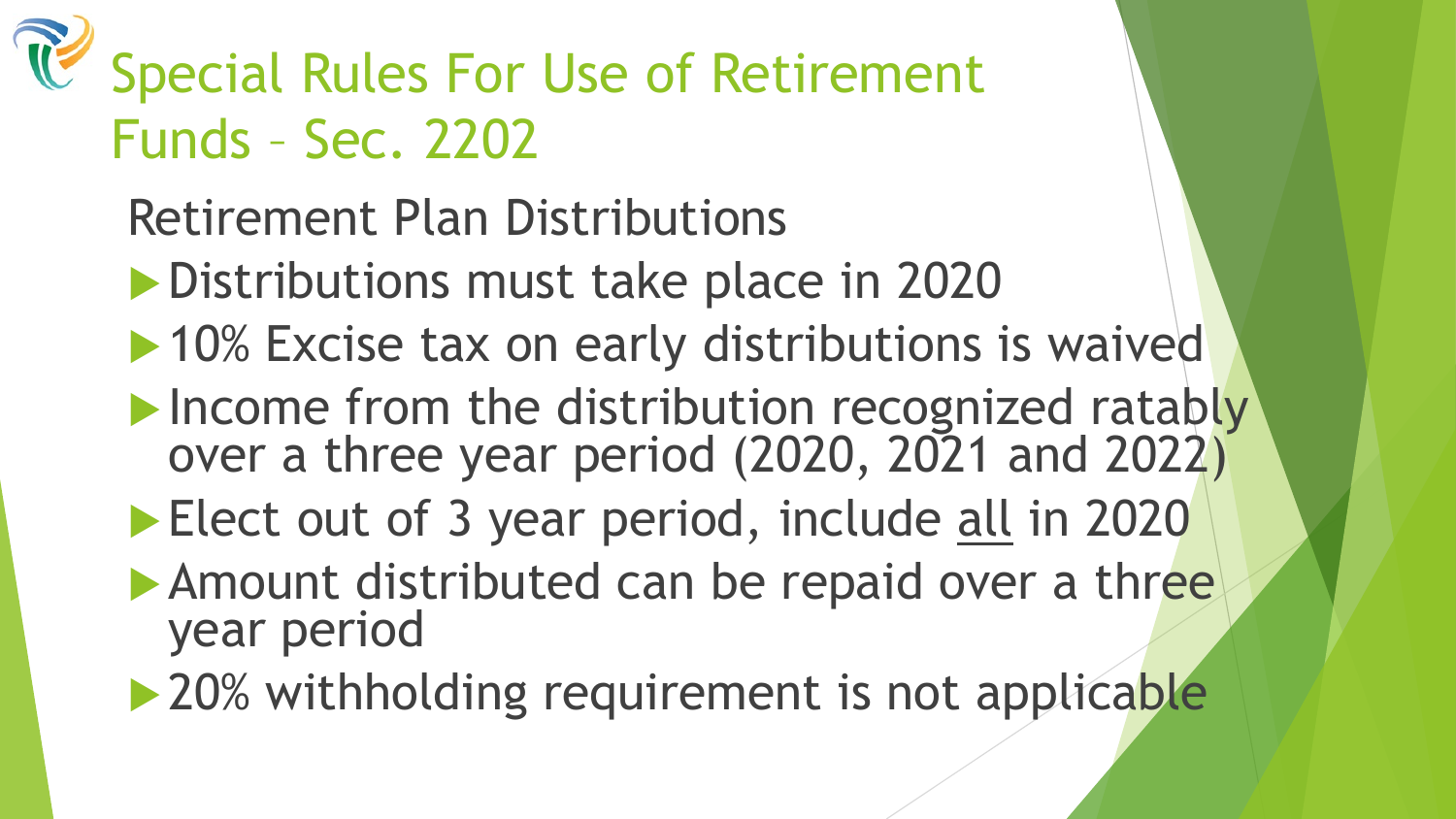Special Rules For Use of Retirement Funds – Consolidated Appropriations Act of 2021

Qualified Disaster Distributions

- Similar to the CARES Act; Up to \$100,000 distribution
- ▶ 10% Excise tax on early distributions is waived
- $\blacktriangleright$  Income from the distribution recognized ratably over a three year period
- Elect out of 3 year period, include all in distribution year
- Amount distributed can be repaid over a three year period
- ▶ 20% withholding requirement is not applicable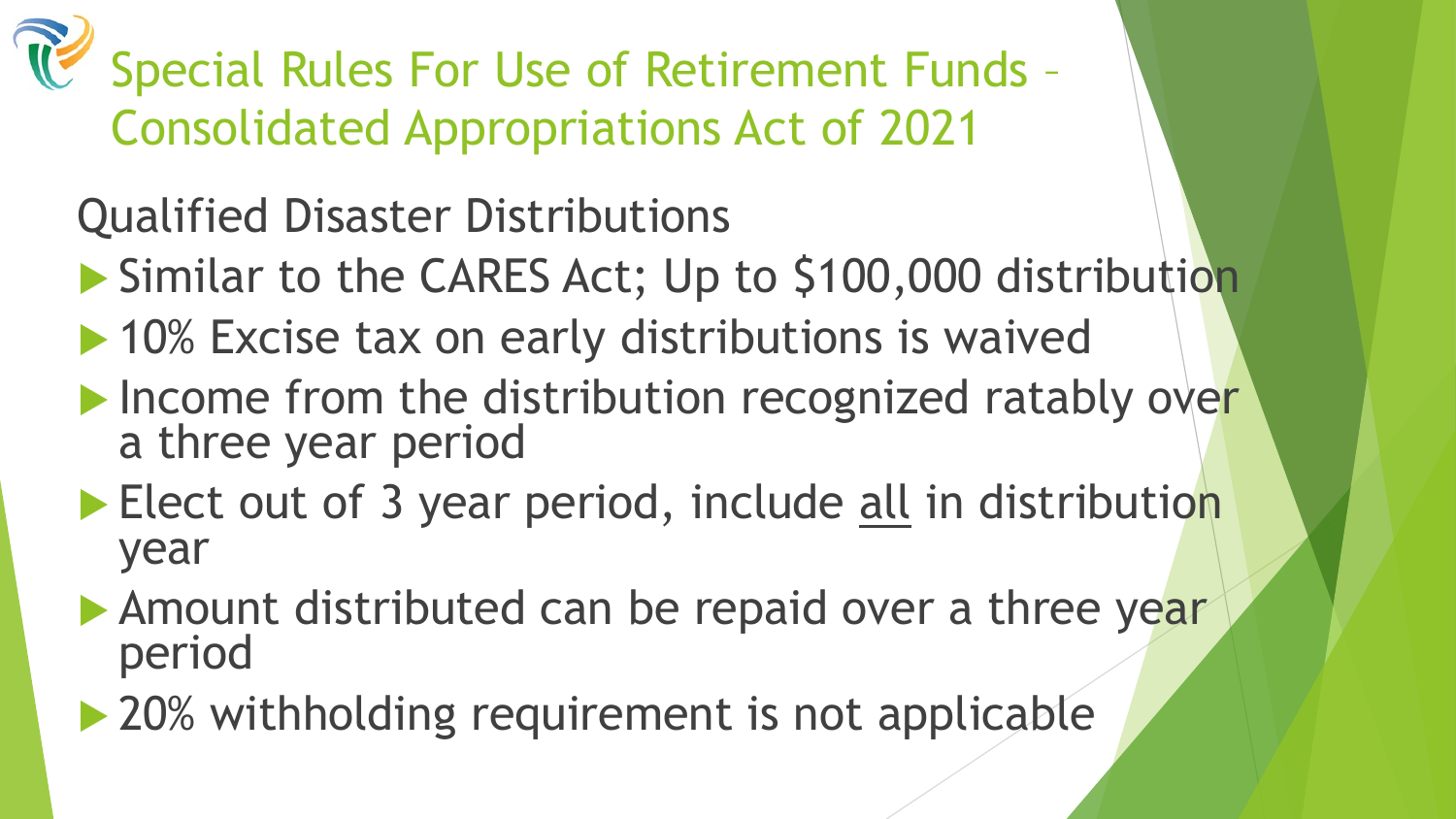- Retirement Plan Distributions Tax Treatment
- New Form 8915 E will be filed with the individual's income tax return
- Any repayment by the filing of the tax return is not reported as income for distribution year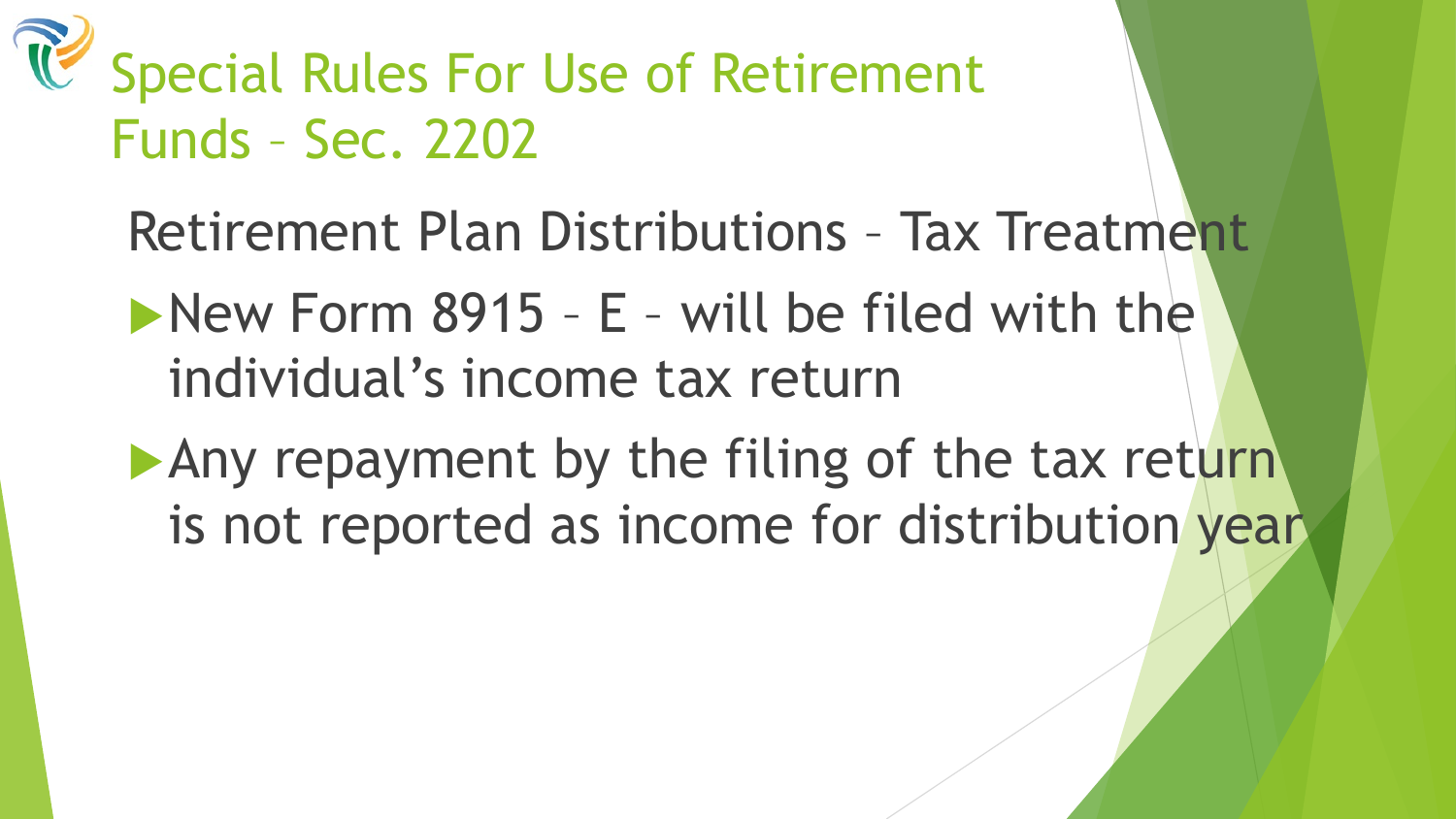#### Retirement Plan Distributions – Tax **Treatment**

 *Example 1*. Taxpayer B receives a \$45,000 distribution from a [§403\(b\)](https://answerconnect.cch.com/resolve/citation/IRC-FILE%20S403(b)?contextDocumentId=arp1209013e2c83dc424d) plan on November 1, 2020. Taxpayer B is a qualified individual and treats the distribution as a coronavirus-related distribution. Taxpayer B receives no other coronavirus-related distribution from any eligible retirement plan. Taxpayer B recontributes \$45,000 to an IRA on March 31, 2021. Taxpayer B reports the recontribution on Form 8915-E and files the 2020 federal income tax return on April 10, 2021. For Taxpayer B, no portion of the coronavirus-related distribution is includible as income for the 2020 tax year.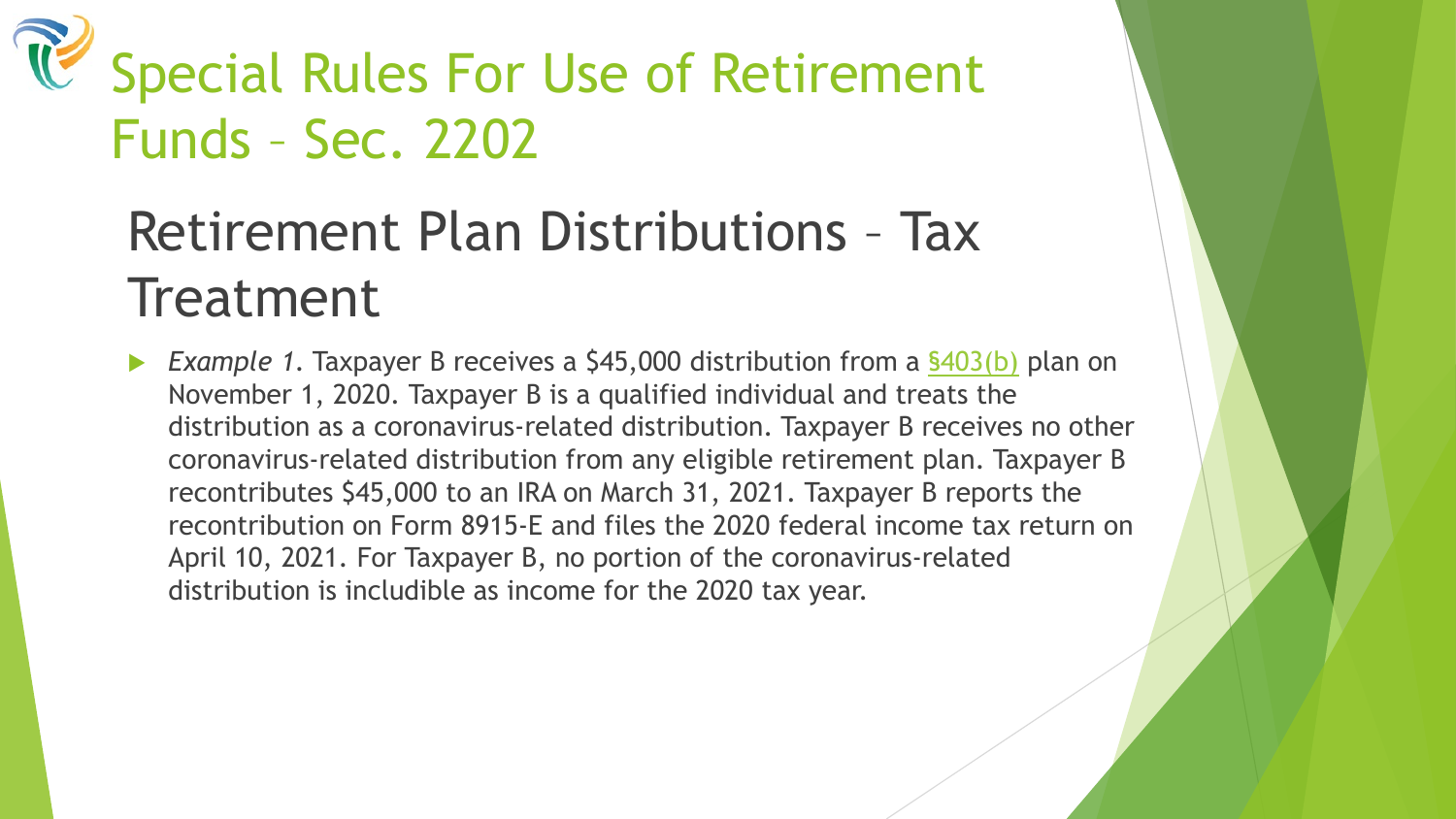#### Retirement Plan Distributions – Tax **Treatment**

 *Example 2*. The facts are the same as in *Example 1* of this section 4.D, except that Taxpayer B timely requests an extension of time to file the 2020 federal income tax return and makes a recontribution on August 2, 2021, before filing the 2020 federal income tax return. Taxpayer B files the 2020 federal income tax return on August 10, 2021. As in *Example 1*, no portion of the coronavirusrelated distribution is includible in income for the 2020 tax year because Taxpayer B made the recontribution before the timely filing of the 2020 federal income tax return.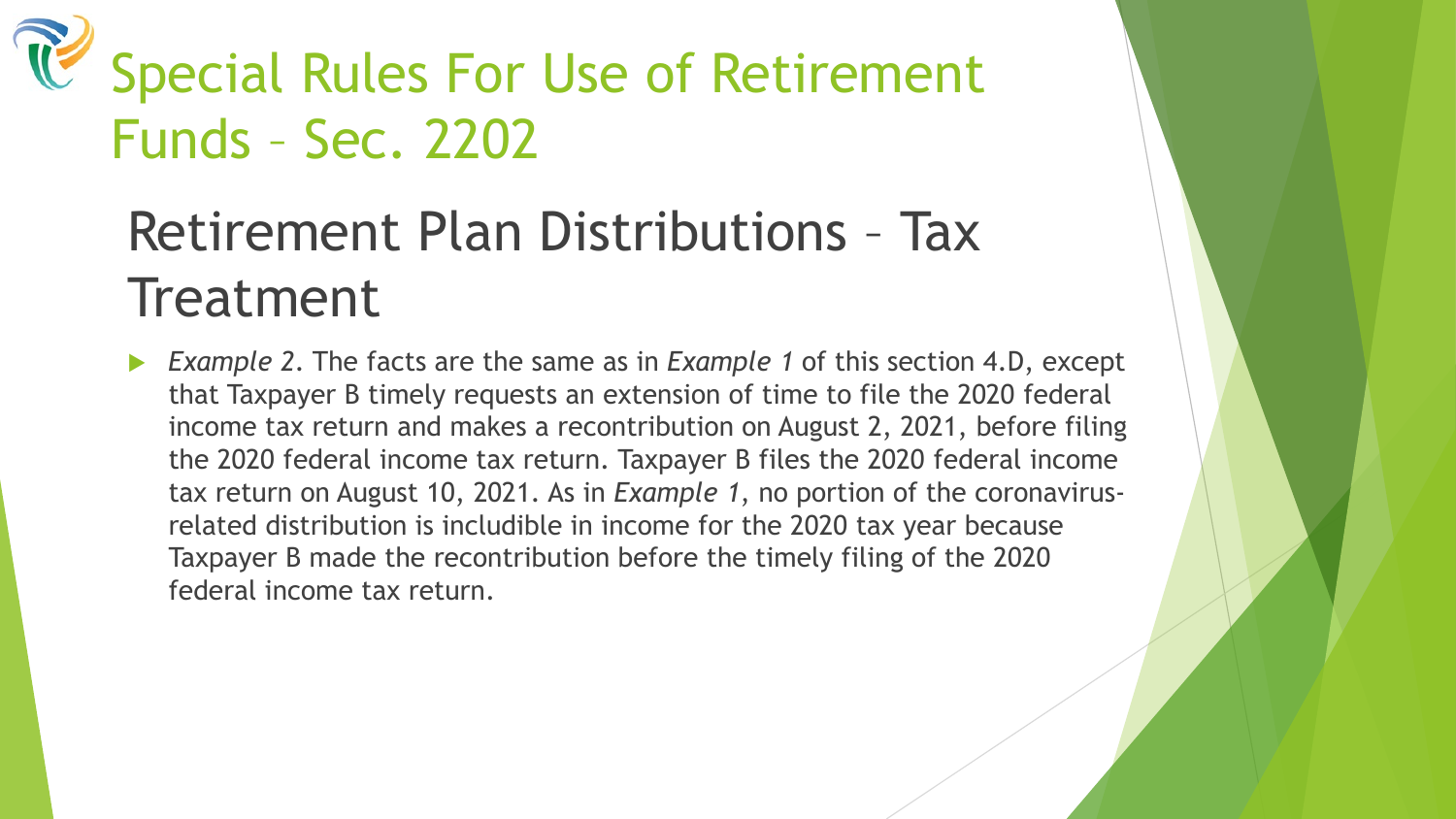#### Retirement Plan Distributions – Tax **Treatment**

 *Example 3*. Taxpayer C receives a \$15,000 distribution from a governmental §457(b) plan on March 30, 2020. Taxpayer C is a qualified individual and treats the distribution as a coronavirus-related distribution. Taxpayer C elects out of the 3-year ratable income inclusion on Form 8915-E and includes the entire \$15,000 in gross income for the 2020 taxable year. On December 31, 2022, Taxpayer C recontributes \$15,000 to the [§457\(b\)](https://answerconnect.cch.com/resolve/citation/IRC-FILE%20S457(b)?contextDocumentId=arp1209013e2c83dc424d) plan. Taxpayer C will need to file an amended federal income tax return for the 2020 tax year to report the amount of the recontribution and reduce the gross income by \$15,000 with respect to the coronavirus-related distribution included on the 2020 original federal income tax return.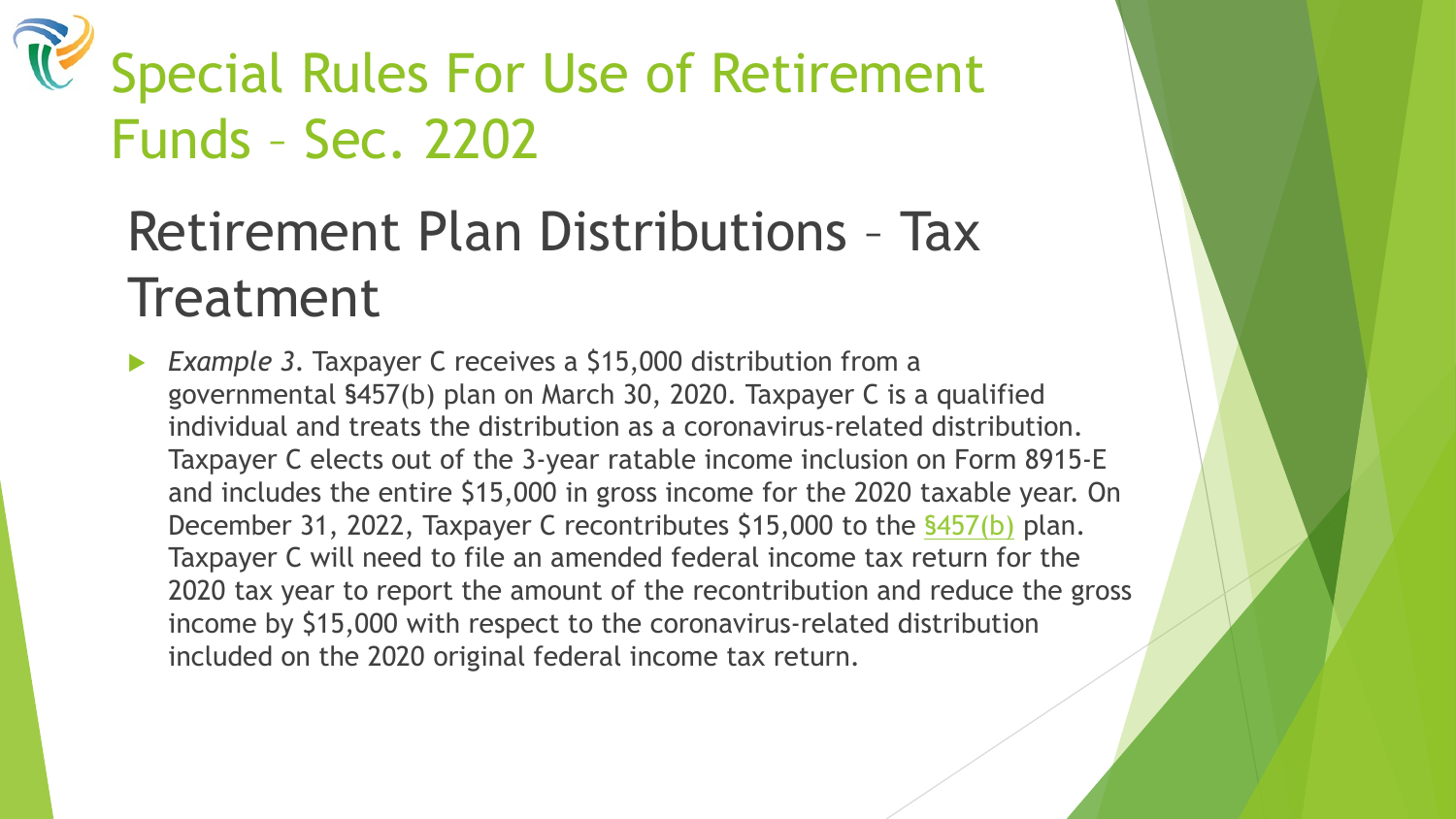#### Retirement Plan Distributions – Tax **Treatment**

 *Example 4*. Taxpayer D receives \$75,000 from a section 401(k) plan on December 1, 2020. Taxpayer D is a qualified individual and treats the \$75,000 distribution as a coronavirus-related distribution. Taxpayer D uses the 3-year ratable income inclusion method for the distribution. Taxpayer D makes one recontribution of \$25,000 to the section  $401(k)$  plan on April 10, 2022. Taxpayer D files the 2021 federal income tax return on April 15, 2022. Without the recontribution, Taxpayer D should include \$25,000 in income with respect to the coronavirus-related distribution on each of D's 2020, 2021, and 2022 federal income tax returns. However, as a result of the recontribution to the section  $401(k)$  plan, Taxpayer D should include \$25,000 in income with respect to the coronavirus-related distribution on the 2020 federal income tax return, \$0 in income with respect to the coronavirus-related distribution on the 2021 federal income tax return, and \$25,000 in income with respect to the coronavirus-related distribution on the 2022 federal income tax return.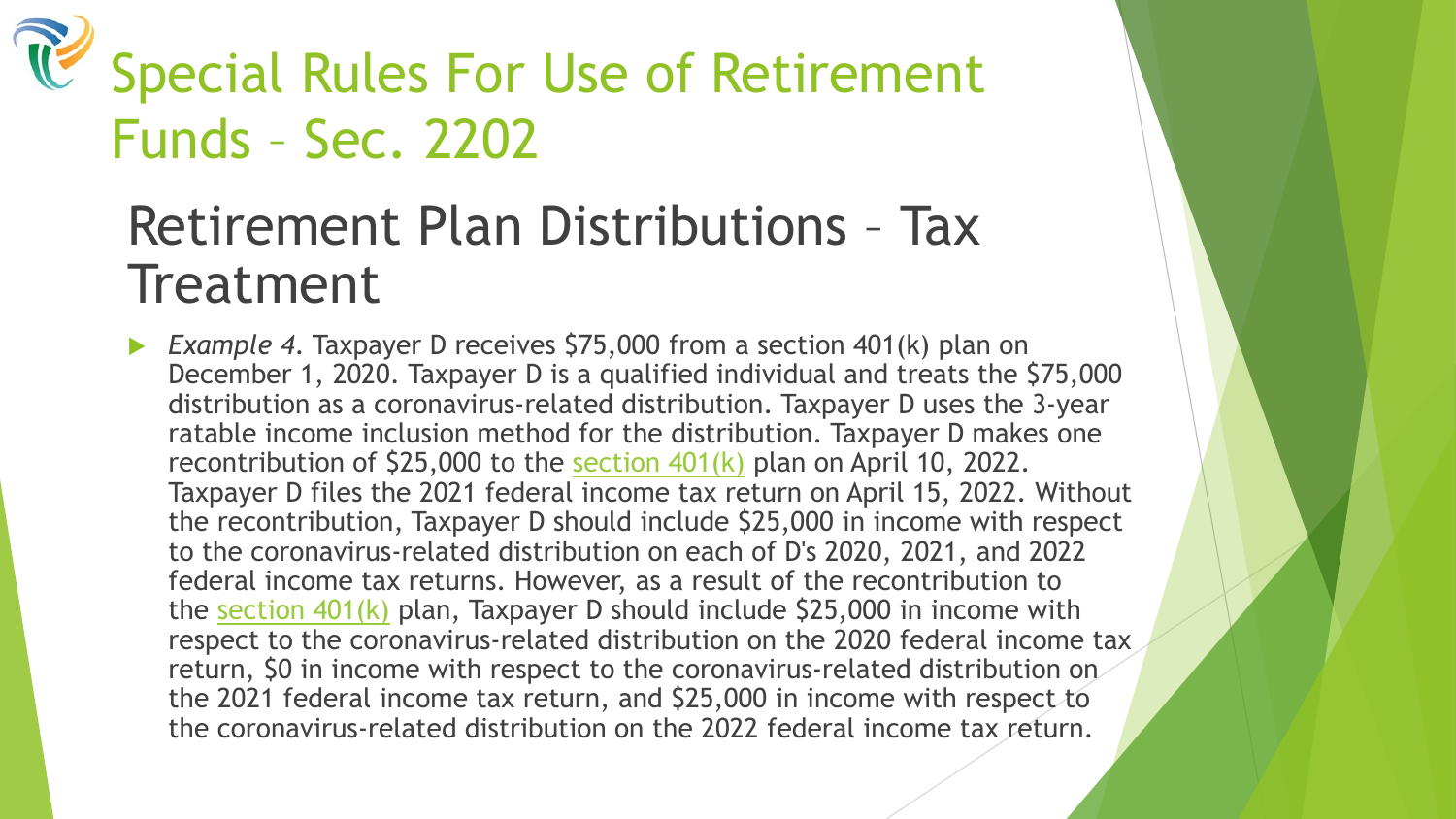#### Retirement Plan Distributions – Tax **Treatment**

 *Example 5*. The facts are the same as in *Example 4*, except that Taxpayer D recontributes \$25,000 to the section 401(k) plan on August 10, 2022. Taxpayer D files the 2021 federal income tax return on April 15, 2022, and does not request an extension of time to file that federal income tax return. As a result of the recontribution to the section  $401(k)$  plan, Taxpayer D should include \$25,000 in income with respect to the coronavirus-related distribution on the 2020 federal income tax return, \$25,000 in income with respect to the coronavirus-related distribution on the 2021 federal income tax return, and \$0 in income with respect to the coronavirus-related distribution on the 2022 federal income tax return.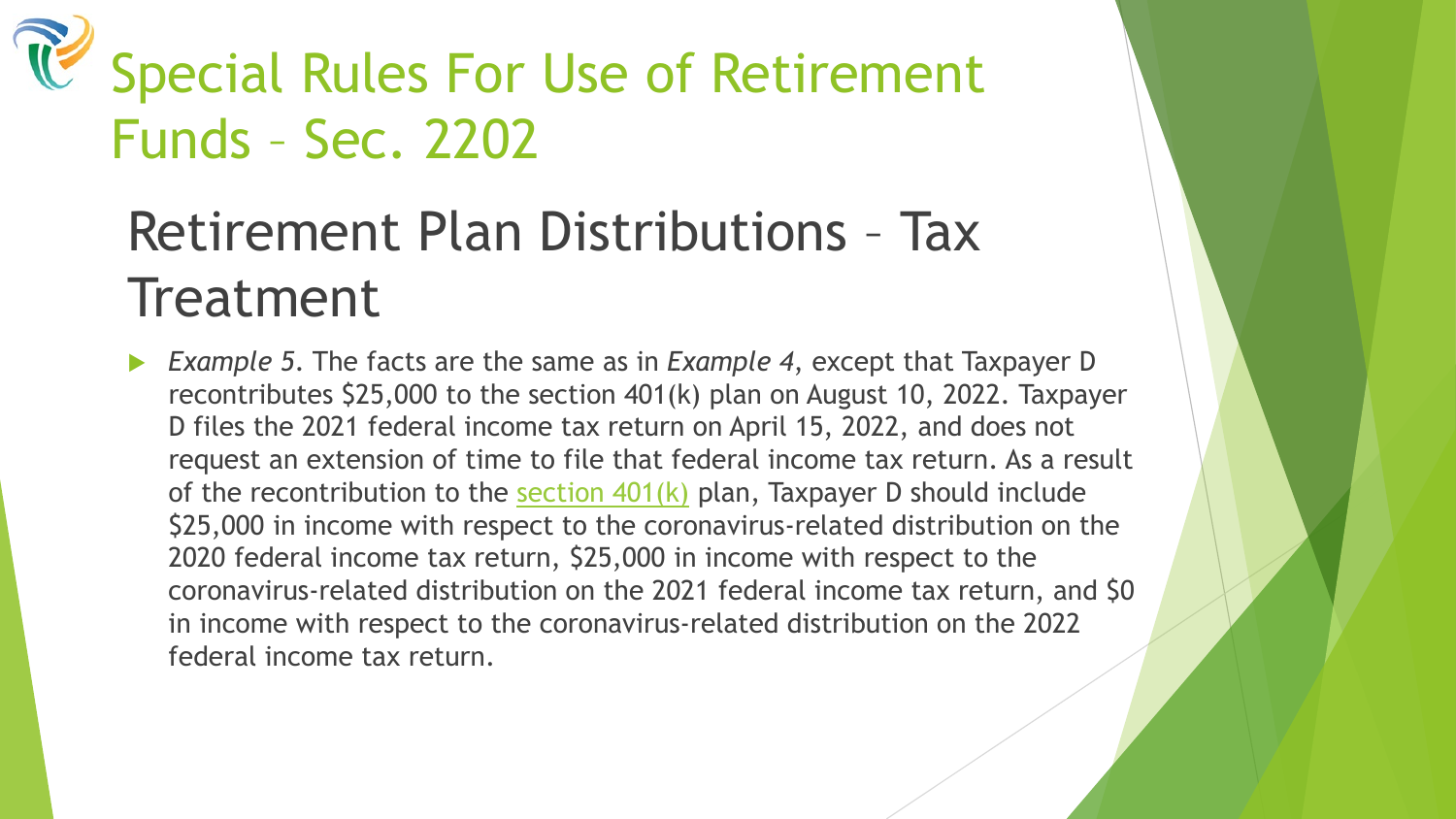#### Retirement Plan Distributions – Tax Treatment

- *Example 6*. *Example*. Taxpayer E receives a distribution of \$90,000 from his or her IRA on November 15, 2020. Taxpayer E is a qualified individual and treats the distribution as a coronavirus-related distribution. Taxpayer E ratably includes the \$90,000 distribution in income over a 3-year period. Without any recontribution, Taxpayer E will include \$30,000 in income with respect to the coronavirus-related distribution on each of the 2020, 2021, and 2022 federal income tax returns. Taxpayer E includes \$30,000 in income with respect to the coronavirus-related distribution on the 2020 federal income tax return. Taxpayer E then recontributes \$40,000 to an IRA on November 10, 2021 (and makes no other recontribution in the 3-year period). Taxpayer E is permitted to do either of the following:
- Option 1. Taxpayer E includes \$0 in income with respect to the coronavirus-related distribution on the 2021 federal income tax return. Taxpayer E carries forward the excess recontribution of \$10,000 to 2022 and includes \$20,000 in income with respect to the coronavirus-related distribution on E's 2022 federal income tax return.
- Option 2. Taxpayer E includes \$0 in income with respect to the coronavirus-related distribution on the 2021 tax return and \$30,000 in income on the 2022 federal income tax return. Taxpayer E also files an amended federal income tax return for 2020 to reduce the amount included in income as a result of the coronavirus-related distribution to \$20,000 (that is, the \$30,000 original amount includible in income for 2020 minus the remaining \$10,000 recontribution that is not offset on either the 2021 or 2022 federal tax return).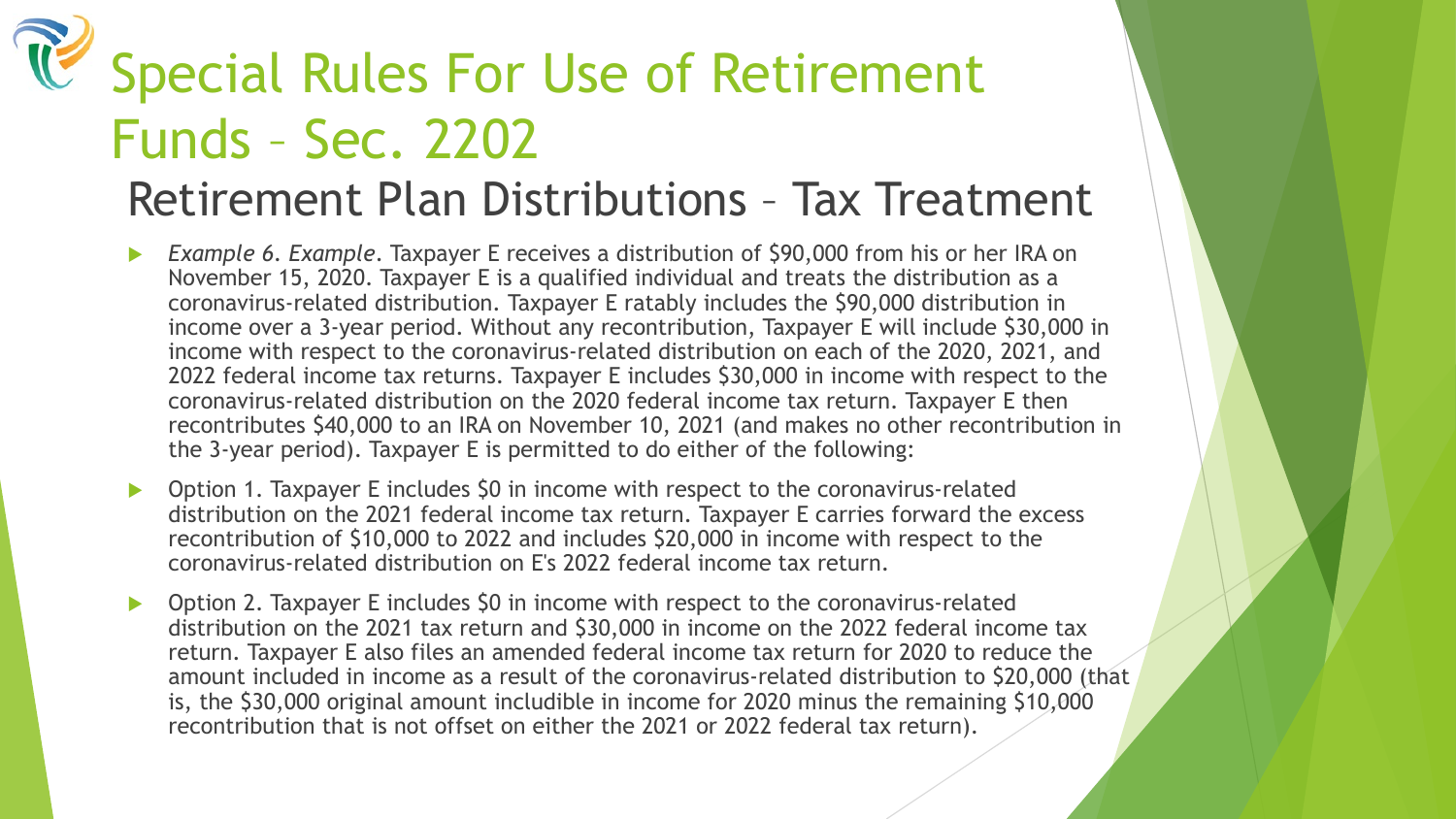Retirement Plan Loans

Limit increased from \$50,000 to \$100,000

 $\blacktriangleright$  Limit increased to 100% of the present value from 50%

▶ Outstanding loan repayment delayed due between enactment of the CARES Act and before December 31, 2020 and year-end delayed one year

**Provisions extended under the new law**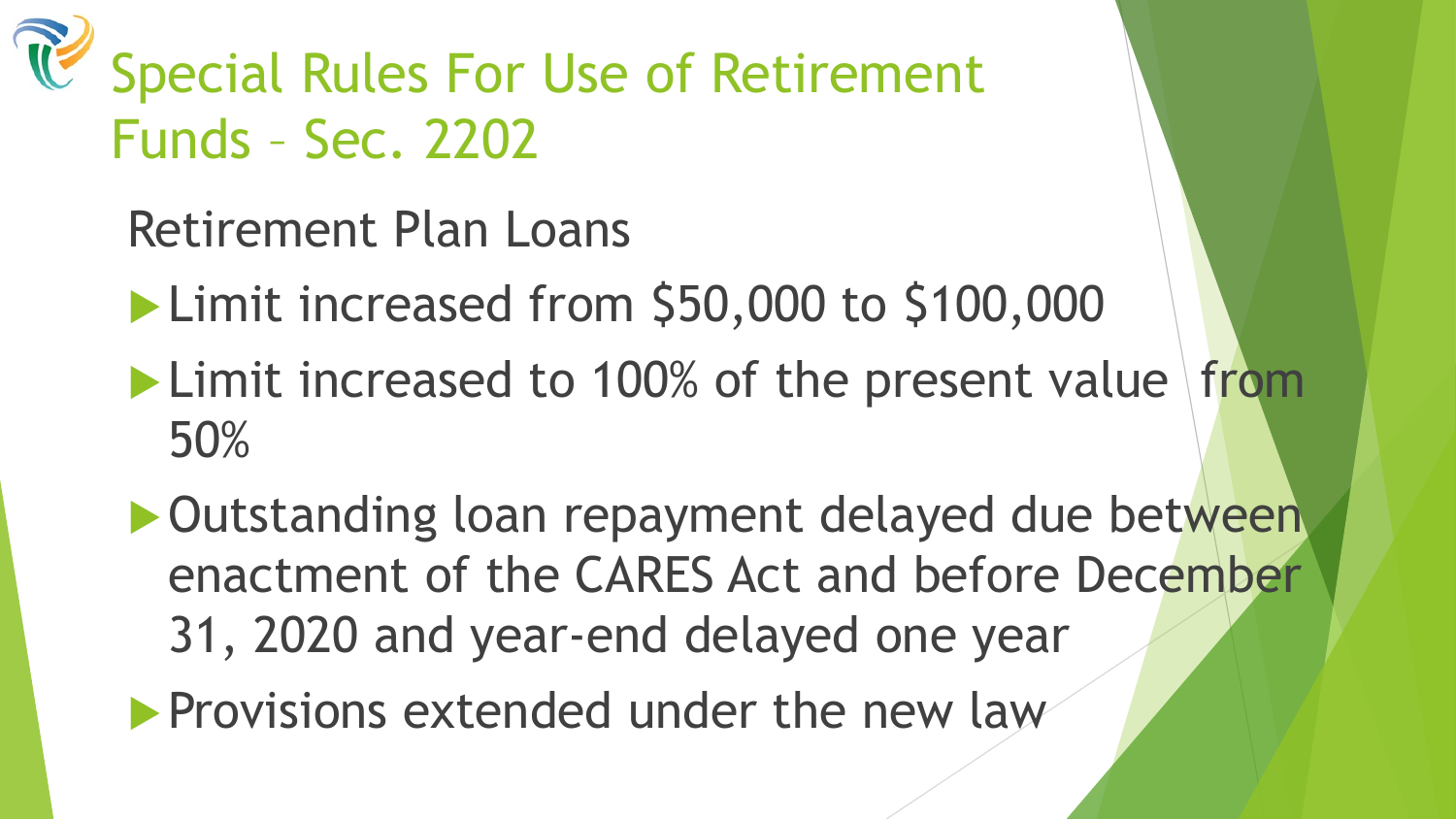#### Temporary Waiver of Required Minimum Distributions (RMDs) – Sec. 2203

- RMDs ARE required in 2021
- RMDs are not required in 2020
- RMDs account owners over 70  $\frac{1}{2}$  and 72 (SECURE Act)
- Includes inherited IRAs
- ▶ Taxpayers subject to the 5-year rule (non-designated beneficiaries) can "skip" 2020, adds a year
- Repayment of ALL RMDs by August 31, 2020; can't reverse withholding
- Defined benefit plans (such as pensions) are excluded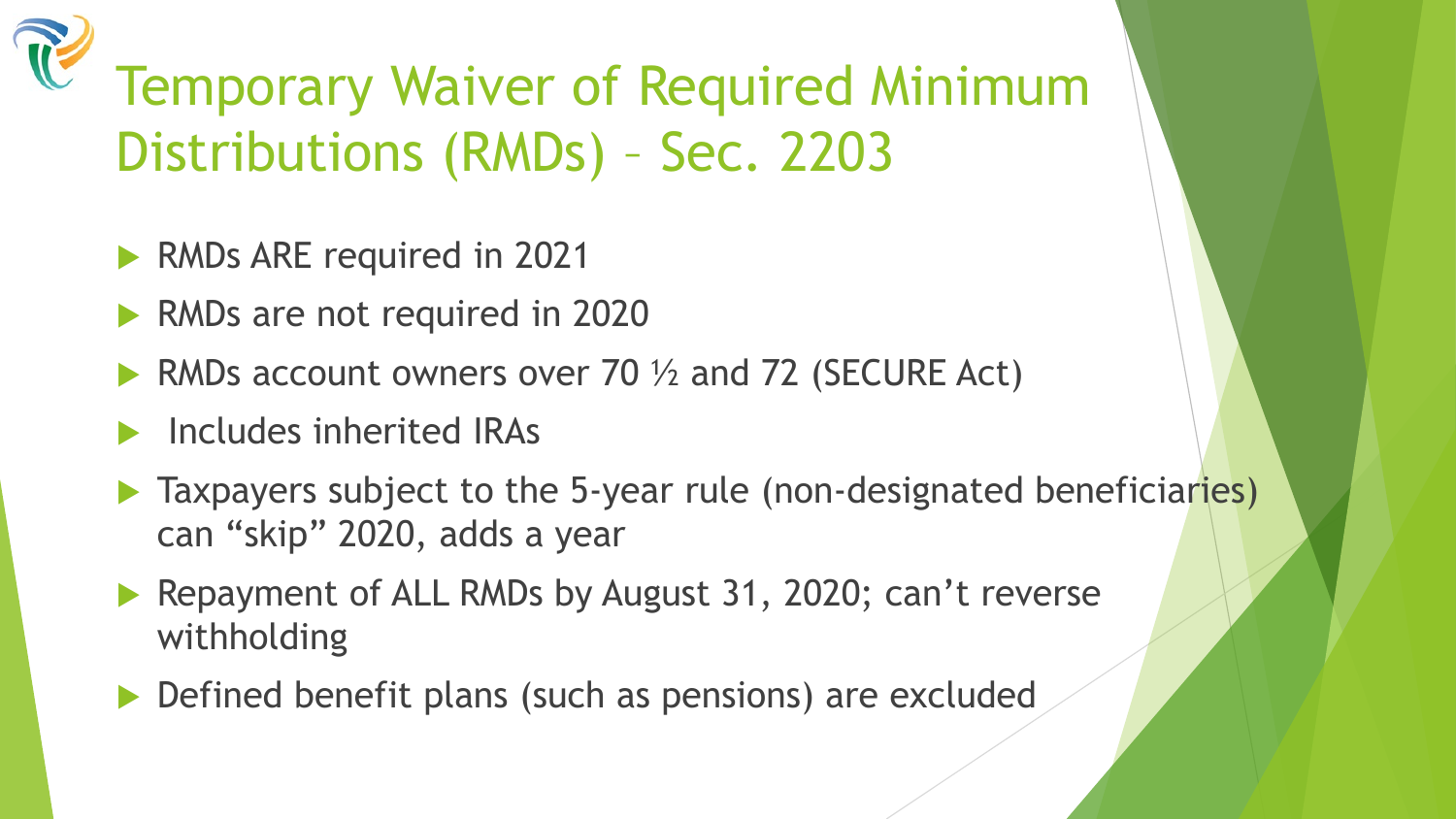#### Modifications for NOLs – Sec. 2303

Any NOL arising in a tax year after December 31, 2017 and before January 1, 2021, may be carried back 5 years unless the carryback period is waived

| <b>Tax Year</b> | <b>CARES Act</b>                                                                                                                                             | <b>Previous Law - TCJA</b><br>eliminated carryback                                                         |  |
|-----------------|--------------------------------------------------------------------------------------------------------------------------------------------------------------|------------------------------------------------------------------------------------------------------------|--|
| 2016<br>2017    | 3-year carryback<br>Indefinite carryforward<br>No 80% cap                                                                                                    | 3-year carryback<br>20-year carryforward                                                                   |  |
|                 |                                                                                                                                                              |                                                                                                            |  |
| 2018            | 5-year carryback<br>Indefinite carryforward                                                                                                                  | No carryback allowed<br>Indefinite carryforward of                                                         |  |
| 2019            | No 80% cap                                                                                                                                                   | current losses<br>Capped at 80% of taxable                                                                 |  |
| 2020            |                                                                                                                                                              | income                                                                                                     |  |
| 2021            | No carryback<br>20-year carryforward for<br>NOLs before 1/1/18<br>PLUS the lessor of<br>1) All NOLs after 12/31/17,<br><b>OR</b><br>2) 80% of taxable income | No carryback allowed<br>Indefinite carryforward of<br>current losses<br>Capped at 80% of taxable<br>income |  |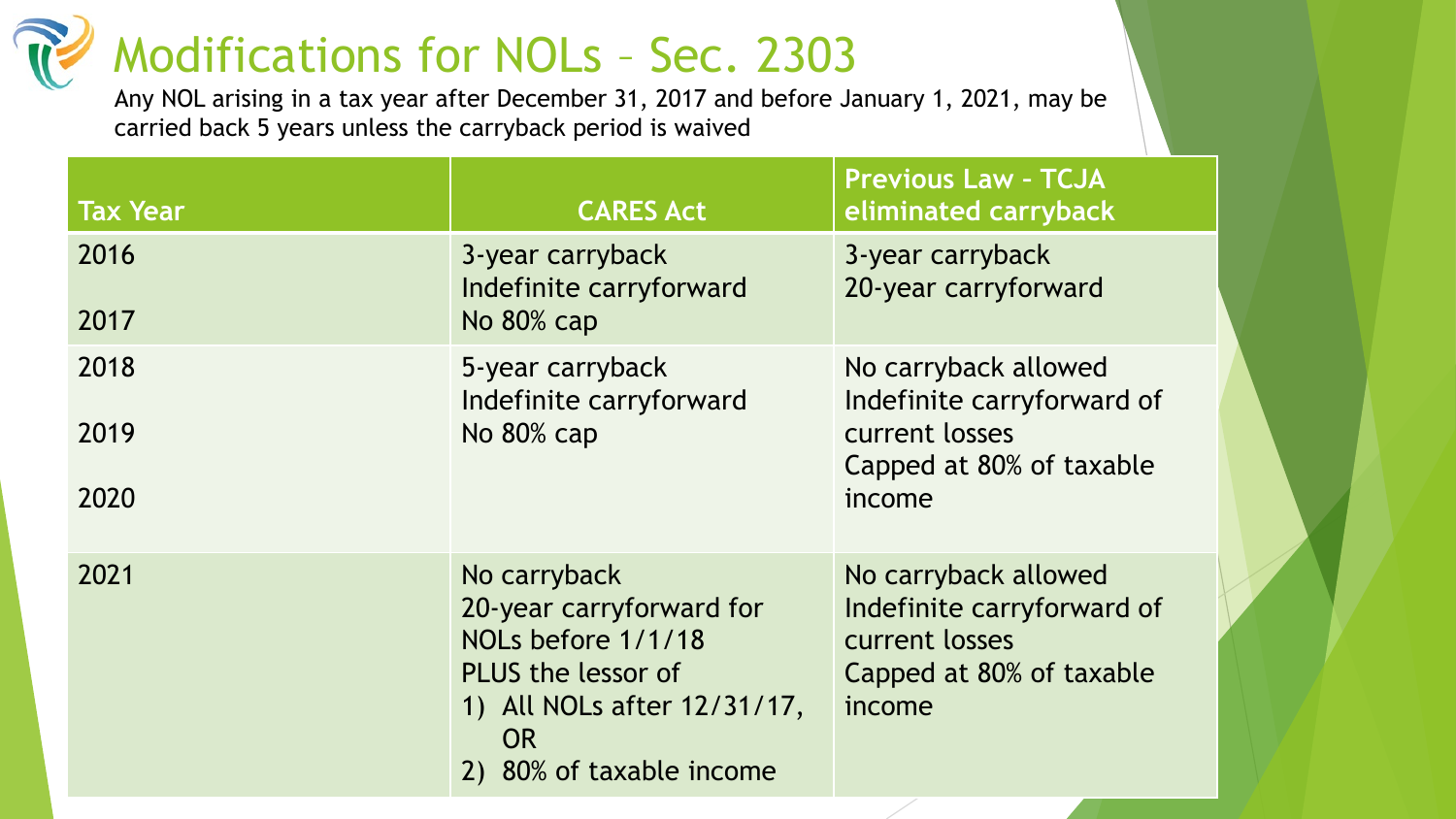## Change in Business Meals Deduction Consolidated Appropriations Act of 2021

● One of the smallest provisions is also one of the most divisive: the return of the 100% deduction of the so-called three-martini lunch — that is, an increased tax break for business lunches, which are currently at 50%. This applies to restaurant and takeout meals paid for in 2021 and 2022, and is not retroactive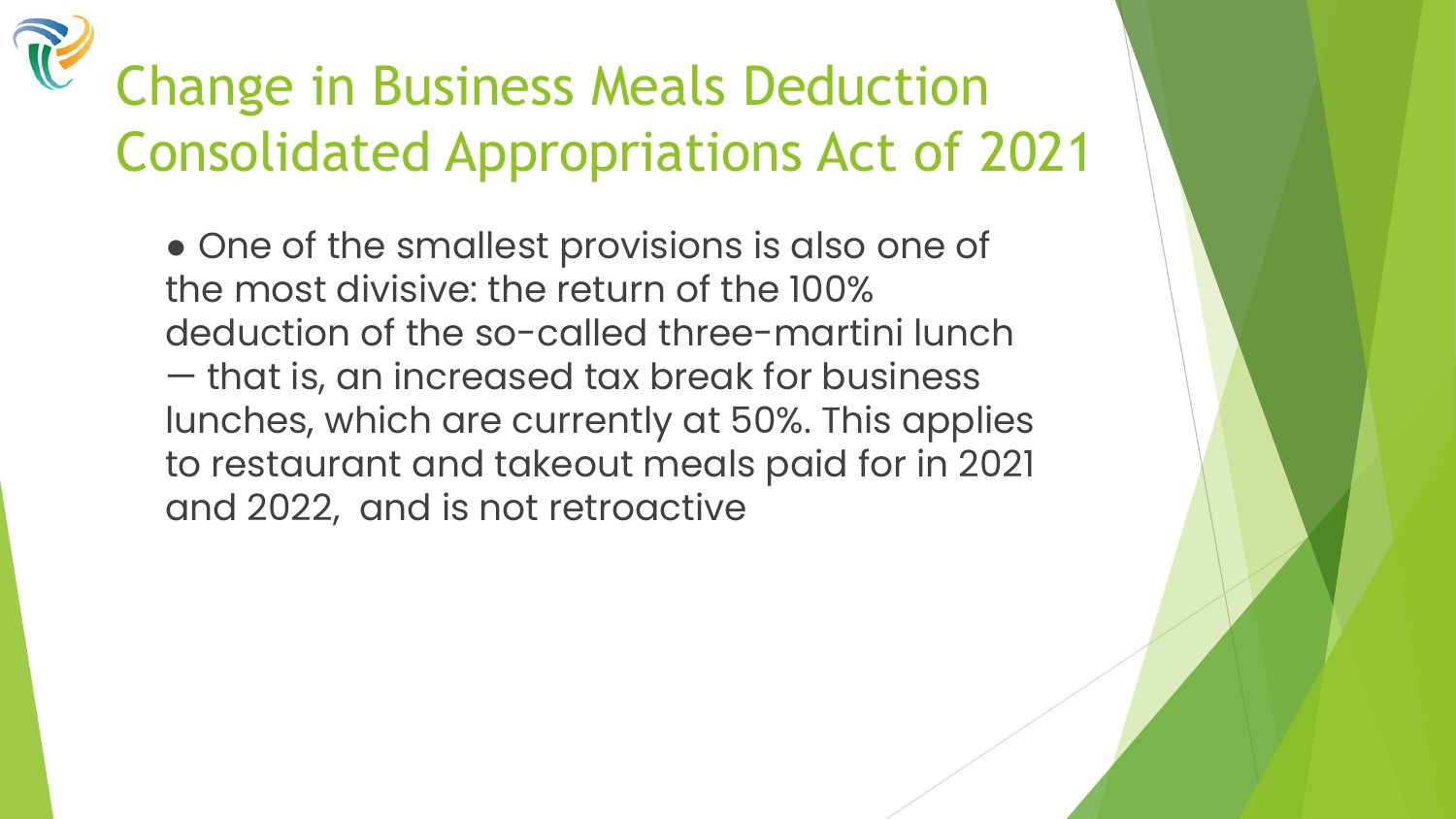# Current Environment…Where are we now?

- Record government debt risks
- $\blacktriangleright$  Highest deficit in decades

#### **How to mitigate this?**

- Tax increases? Spending Cuts?
- ▶ Corporate tax rate possible increase from 21% (28% Biden Proposal)
- Capital Gains proposal to increase to ordinary rates on capital gains over \$1 million
- **Most TCJA individual provisions expire 12/31/25**
- ▶ Estate Tax change TCJA scheduled to expire 12/31/25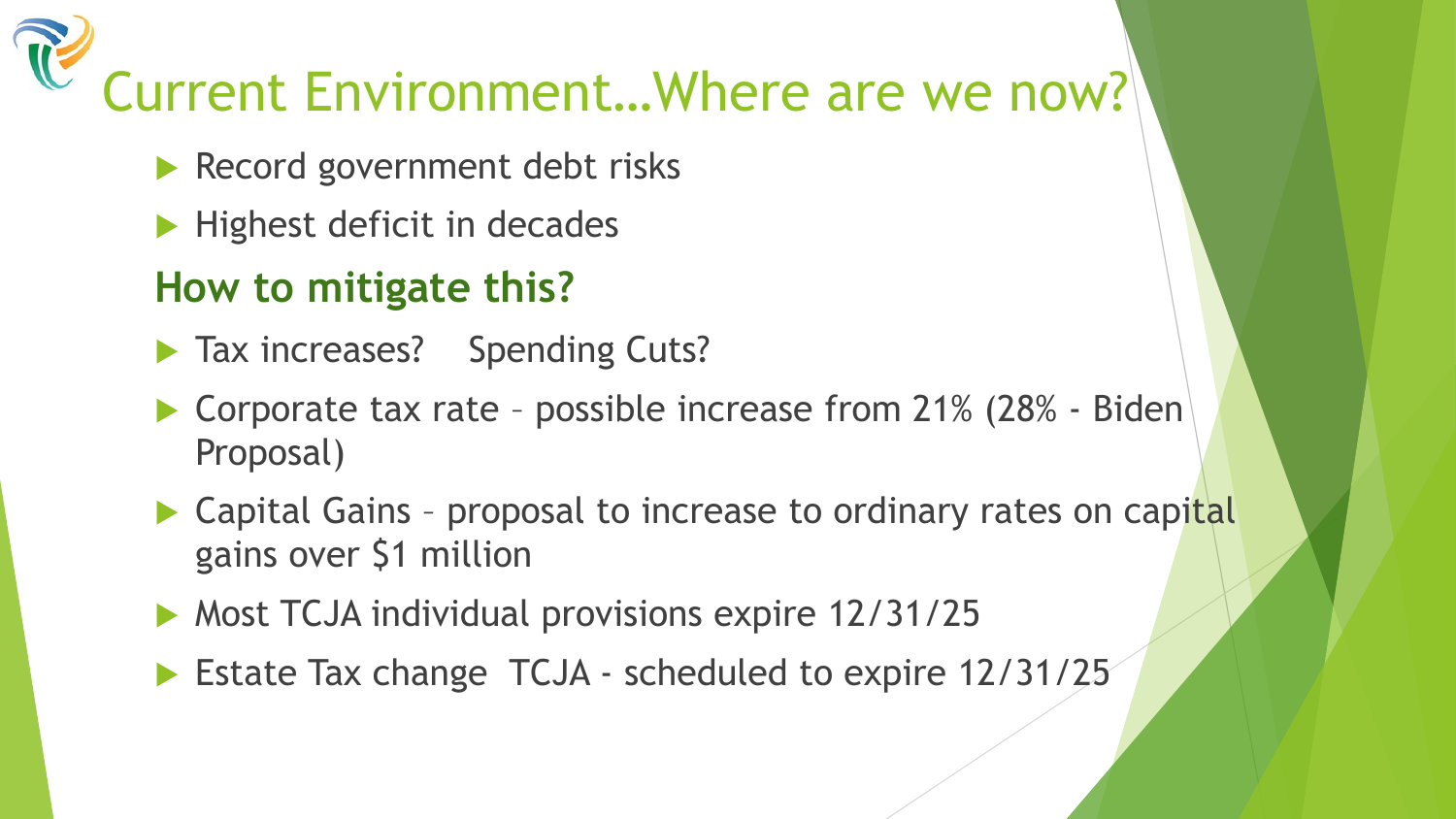#### Latest Tax Policy – Build Back Better plan by the House Ways & Means Committee

|                                                                                             | <b>CURRENT PROPOSAL</b>                                                                                                 | <b>ORIGINAL PROPOSAL</b>                                                           | <b>COMMENT</b>                                                                                                      |
|---------------------------------------------------------------------------------------------|-------------------------------------------------------------------------------------------------------------------------|------------------------------------------------------------------------------------|---------------------------------------------------------------------------------------------------------------------|
| <b>INCOME TAX RATES</b>                                                                     | No Change to current law                                                                                                | Increase tax rates<br>from 37% to 39.6%                                            | Included in all<br>proposals, rates<br>restored to pre-TCJA                                                         |
| <b>LONG TERM</b><br><b>CAPITAL GAINS &amp;</b><br><b>QUALIFIED</b><br><b>DIVIDEND RATES</b> | No Change to current law                                                                                                | Increase rate from 20%<br>to 25% for higher<br>income taxpayers                    | Higher capital gain<br>rates included in all<br>proposals, including<br>use of ordinary rates                       |
| <b>NET INVESTMENT</b><br><b>INCOME TAX</b>                                                  | Expand the 3.8%, will<br>apply to income from<br>trade / business<br>New Surcharge - 5% on<br>$MAGI > $10M, 3\% > $25M$ | Expand the 3.8%<br>surtax, will apply to<br>income from trade /<br><b>business</b> | <b>Additional surtax for</b><br>higher income<br>taxpayers<br>Surcharge applies to<br>trusts $>$ \$200k; $>$ \$500k |
| <b>QUALIFIED</b><br><b>BUSINESS INCOME</b><br><b>DEDUCTION</b>                              | No Change to current law                                                                                                | Limit IRC Sect 199A -<br>max deduction of<br>\$500k / \$400k (Single)              | May impact entity<br>choice - flow thru vs C<br>Corp                                                                |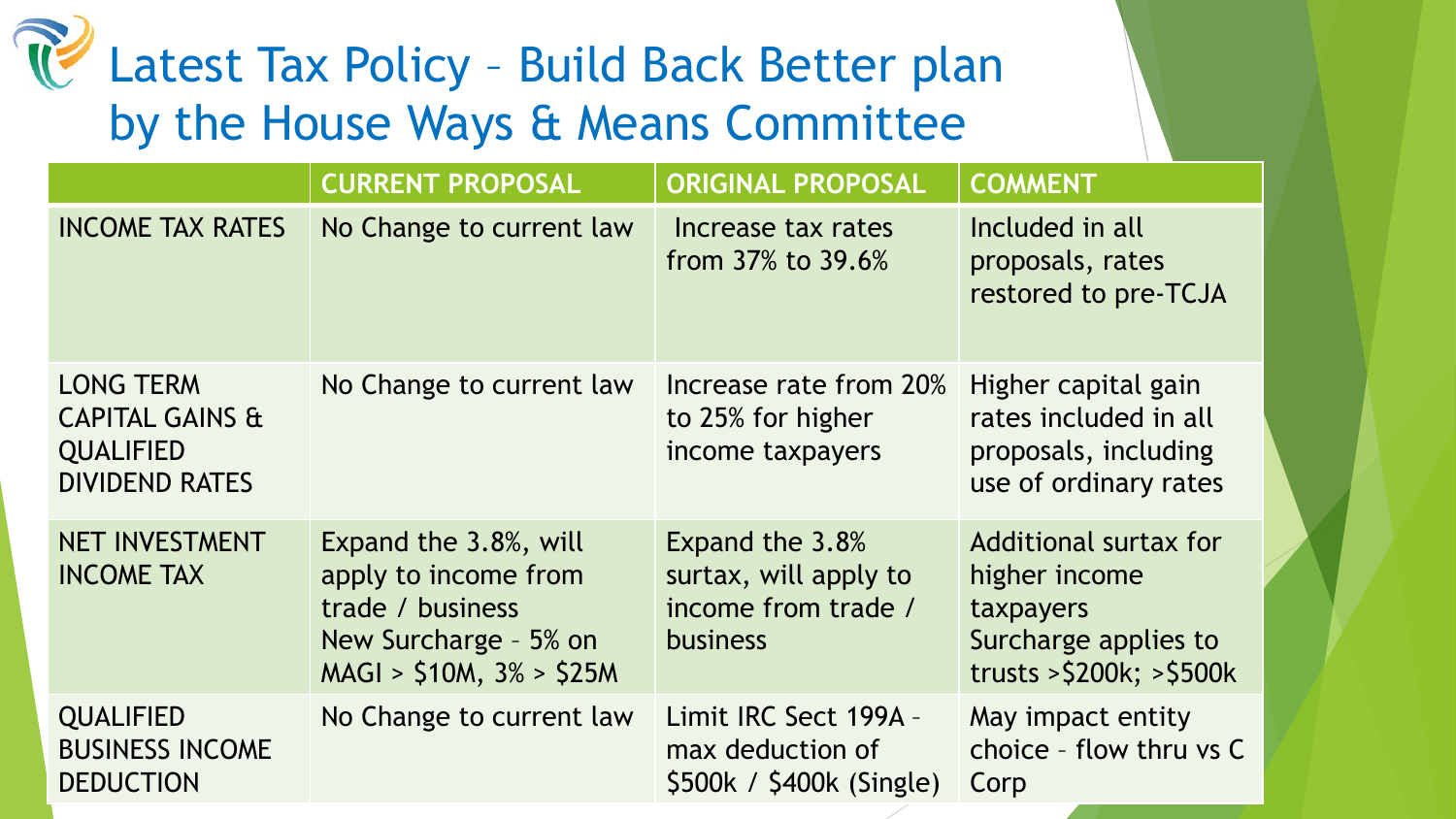#### Latest Tax Policy – Build Back Better plan by the House Ways & Means Committee

|                                                                 | <b>CURRENT PROPOSAL</b>                                                                                                   | <b>ORIGINAL PROPOSAL</b>                                                                                                 | <b>COMMENT</b>                                                                             |
|-----------------------------------------------------------------|---------------------------------------------------------------------------------------------------------------------------|--------------------------------------------------------------------------------------------------------------------------|--------------------------------------------------------------------------------------------|
| <b>Carried Interest Tax</b><br><b>Benefit</b>                   | No Change to current law                                                                                                  | Increase holding<br>period for preferential<br>tax treatment from 3<br>to 5 yrs                                          | Changed from 1 yr<br>to 3yrs - TCJA                                                        |
| <b>Retirement Account</b><br>Changes                            | Limits size of IRAs to<br>\$10M, accelerate RMDs on<br>these accounts                                                     | Limits size of IRAs to<br>\$10M, requires extra<br><b>RMDs for larger IRAs;</b><br>elimination of back<br>door Roth IRAs | New provisions,<br>surprising possible<br>new laws                                         |
| Corp tax rate                                                   | Impose 15% min tax for<br>corp, profits $>$ \$1B (2023);<br>foreign changes                                               | Increase from flat 21%<br>to 26.5% (add tiered<br>levels)                                                                | Included increase in<br>many proposals                                                     |
| Estate, Gift and<br><b>Generations</b><br><b>Skipping Taxes</b> | No Change to current law<br>No repeal of stepped-up<br>basis/ capital gain;<br>No special restrictions on<br><b>GRATS</b> | Reduce exemption to<br>\$5M pre-TCJA amounts<br>(indexed for<br>inflation); sunset on<br>Jan 1, 2026                     | <b>Additional rules</b><br>relating to grantor<br>trusts and<br>eliminating<br>discounting |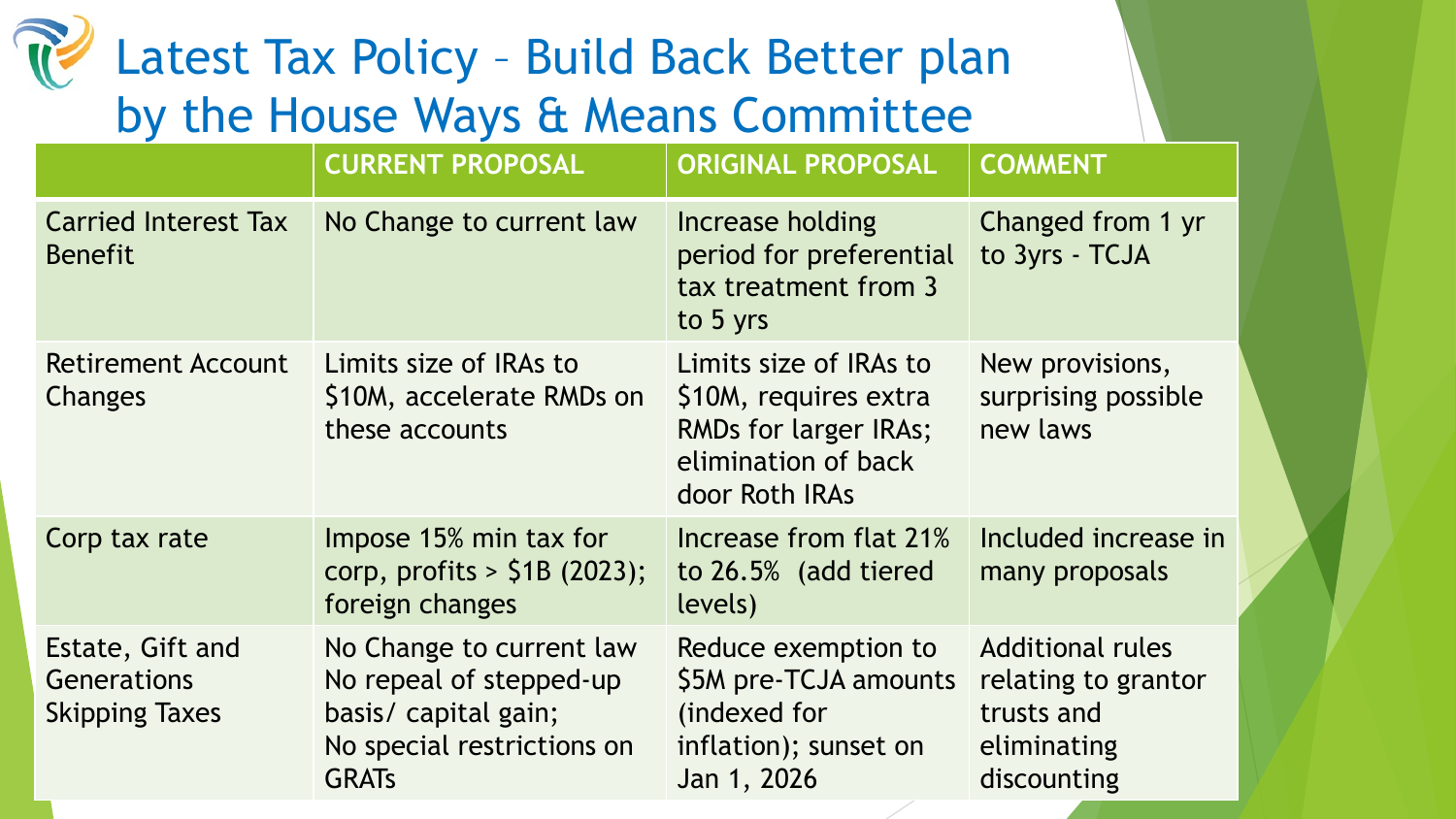#### Latest Tax Policy – Build Back Better Plan

House Rules Committee Print 117-18 – released Nov 3 and amended Nov 4

- ▶ Raise the cap on state and local tax (SALT) deduction from \$10,000 to \$80,000; extend the cap through 2030; the cap would also apply to the 2021 tax year
- ▶ Create a 1% excise tax on the value of stock repurchases
- ▶ Extend the American Rescue Plan Act Child Tax Credit expansion through 2022, make the CTC fully refundable on a permanent basis
- Extend the American Rescue Plan Act temporary expansion of the Earned Income Tax Credit eligibility and amount through 2022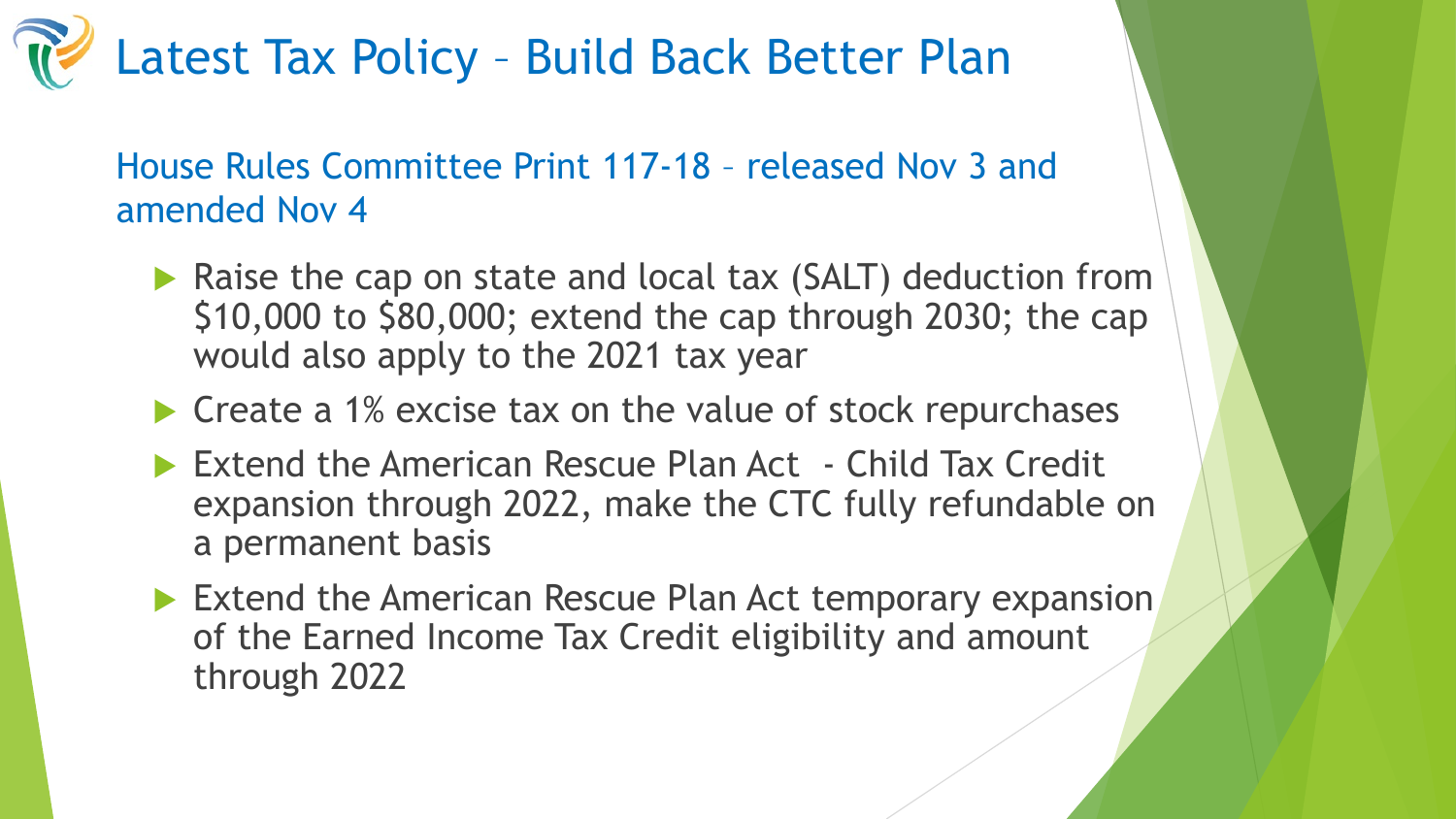

**Increased exemption only though 2025** Biden term 2020 to 2024 **Rate might decrease below 2012 amounts** Planning to use the large exemption *now* – *while you can*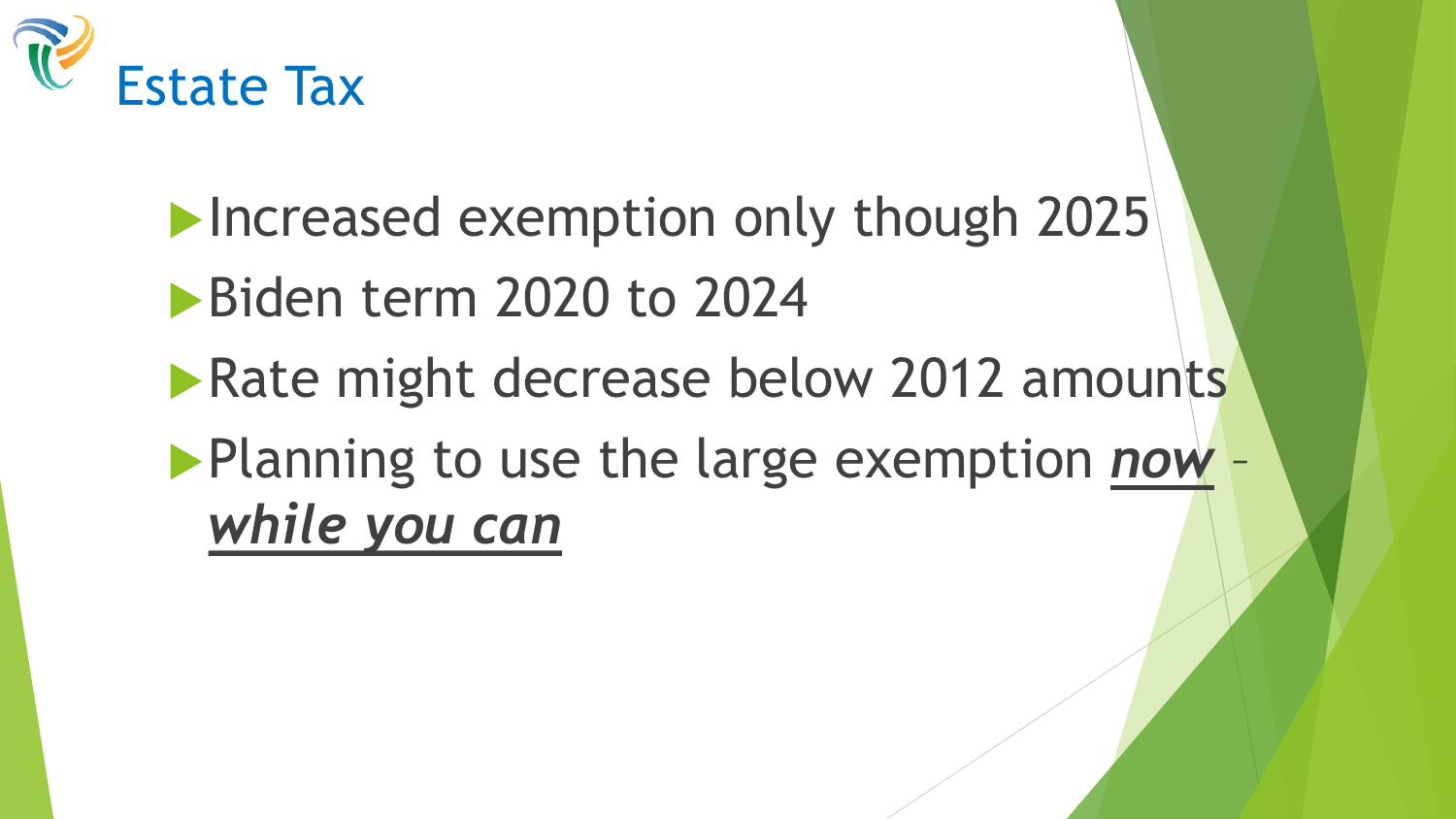

**Final Regs - NO clawback - if the exemption** is used and the exemption decreases

▶ OLD exemption - \$5,790,000 - this amount is used first

2018 Exemption increase - \$5,790,000 – LOST if not used before the law changes *\$2.3 M Benefit*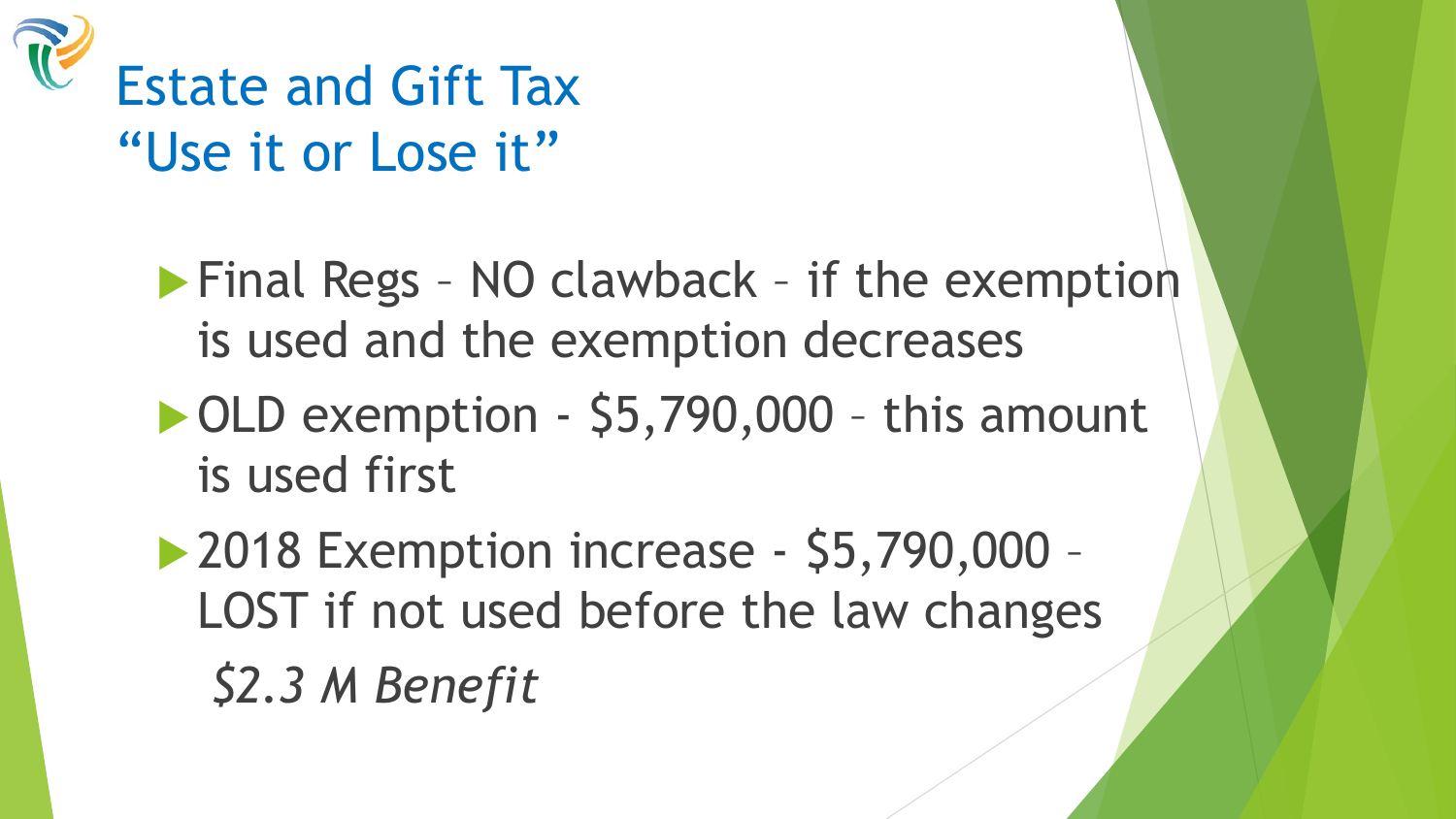

- Suppressed assets values if business is down in 2020-21 due to the impact of Covid
- Valuation discounts
- ▶ Donating Capital Gain Property
- **Loss Harvesting**
- **Planning for No Step-Up in Basis**
- Low interest rates for purposes of
	- family loans, note sales, GRATs

Best planning done as a TEAM!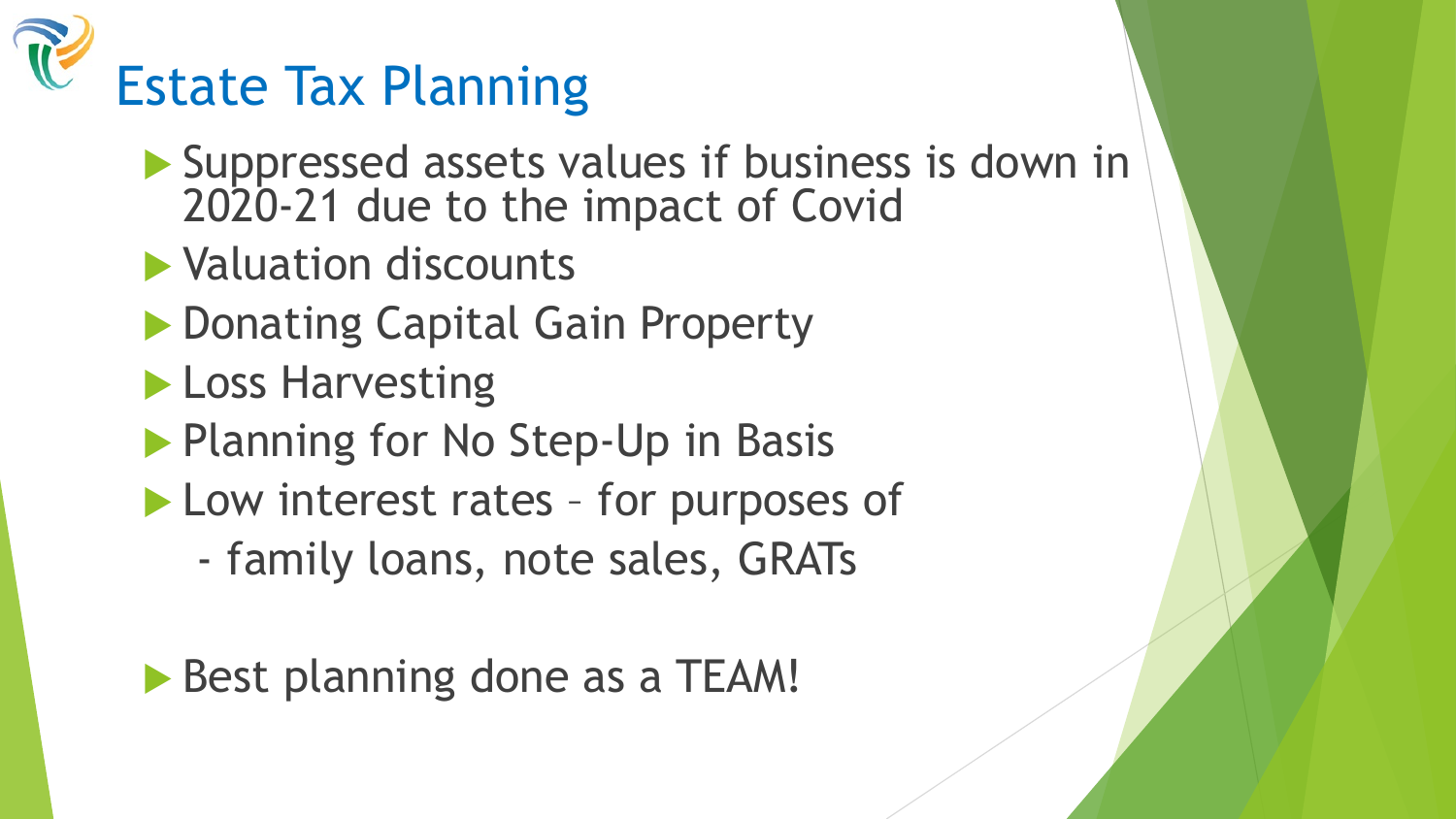## Build Back Better Plan – Estate Tax Provisions

- **Elimination of valuation discounts for interests in** entities holding non-business assets – passive assets like marketable securities – like family limited partnerships (FLP)
- Grantor trusts includible in the Estate (grandfathering trusts before date of enactment)
- Gifts made to a pre-existing grantor trust subsequent to date of enactment, this gift would result in portion of the trust includable in grantor's taxable estate
- Sales between grantor and grantor trust treated as a realized income tax event
- $\blacktriangleright$  Issue for ILITs funding of premiums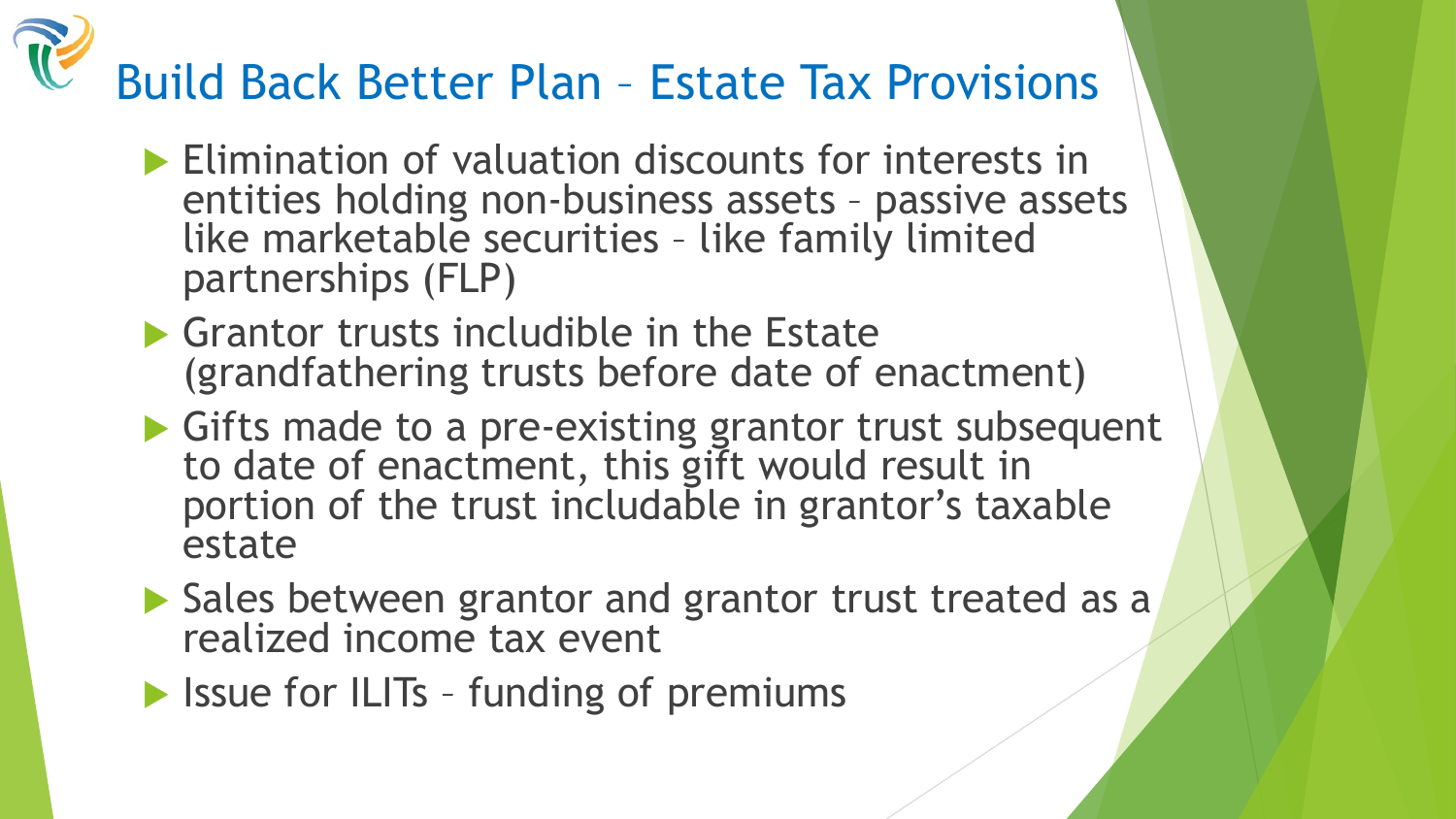

If taxable estate is jointly greater than \$20 Million, consider using the excess exemption that will sunset, by creating a SLAT

Establish and fund an irrevocable grantor trust now

▶ Complete gifts in 2021 where you can still use discounts in the member interests of FLP or similar property

**Fund grantor retained annuity trusts (GRATs), and** consider setting a longer term than is customary for those GRATs (greater mortality risk, would keep assets in a transfer tax-efficient structure for longer) Usually, GRATs are created for brief terms, often two or three years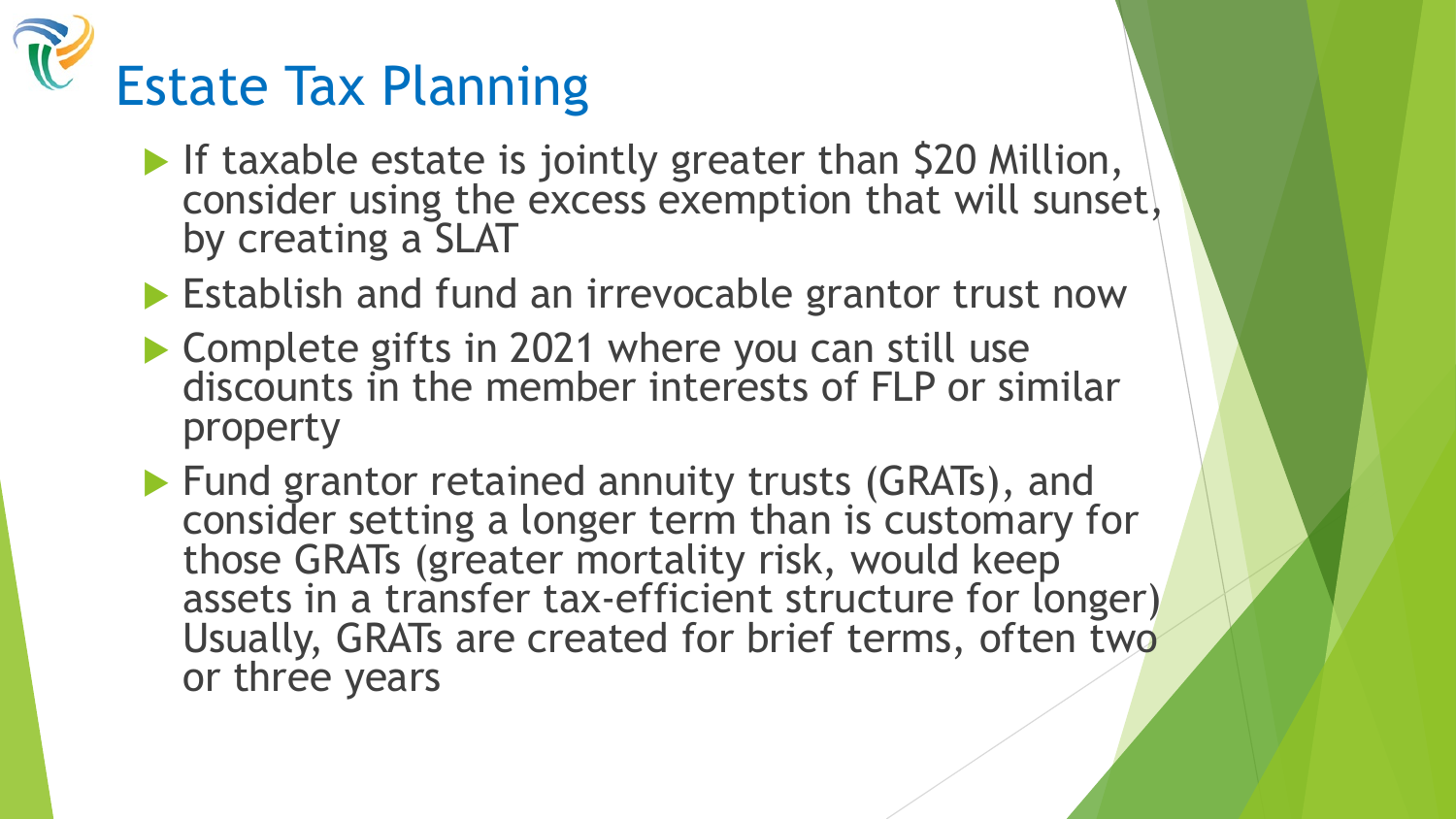

- ▶ Dynasty Trusts designed to provide assets free of transfer taxes to two or more generations below the grantor
- ▶ Spousal Lifetime Access Trust (SLAT) permits each spouse to transfer assets of the couple's estate and allows the non-transferor spouse to be a lifetime beneficiary of the trust
- ▶ Charitable intent? Charitable Remainder Trusts
- ▶ Use of Disclaimers effectiveness for income tax purposes is uncertain/should work for transfer tax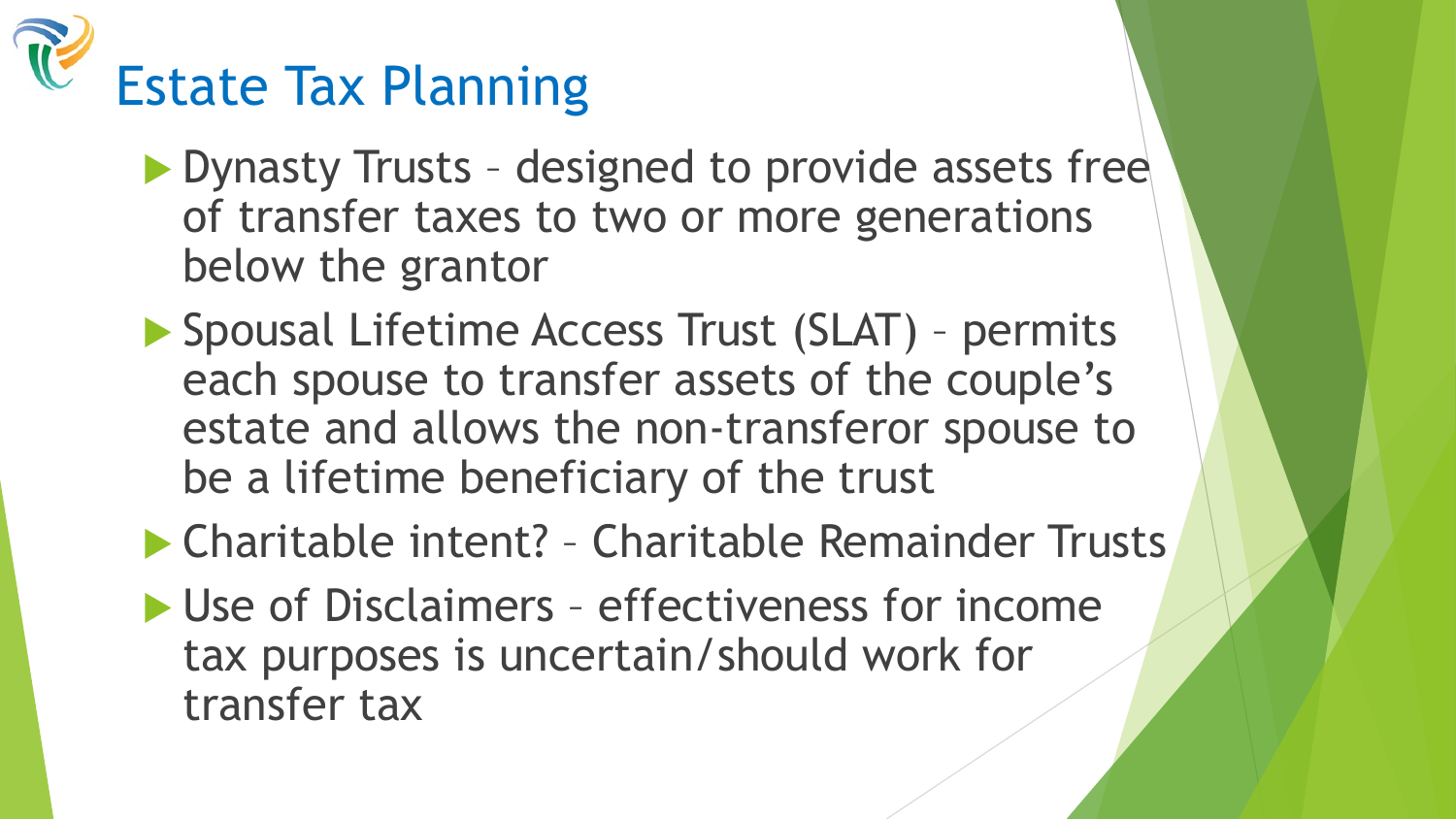## Estate Planning - Charitable Remainder Trusts

- **Transfer of highly appreciated assets to a trust**
- Annual payments (or more frequently) for life (or a term of years)
- At the time of transfer calculation is completed for the present value of the remainder interest for a tax deduction
- At the donor's death (or end of the term), charity receives the residual assets from trust
- Charitable Remainder Annuity Trust (CRAT)
- Charitable Remainder Unitrust (CRUT)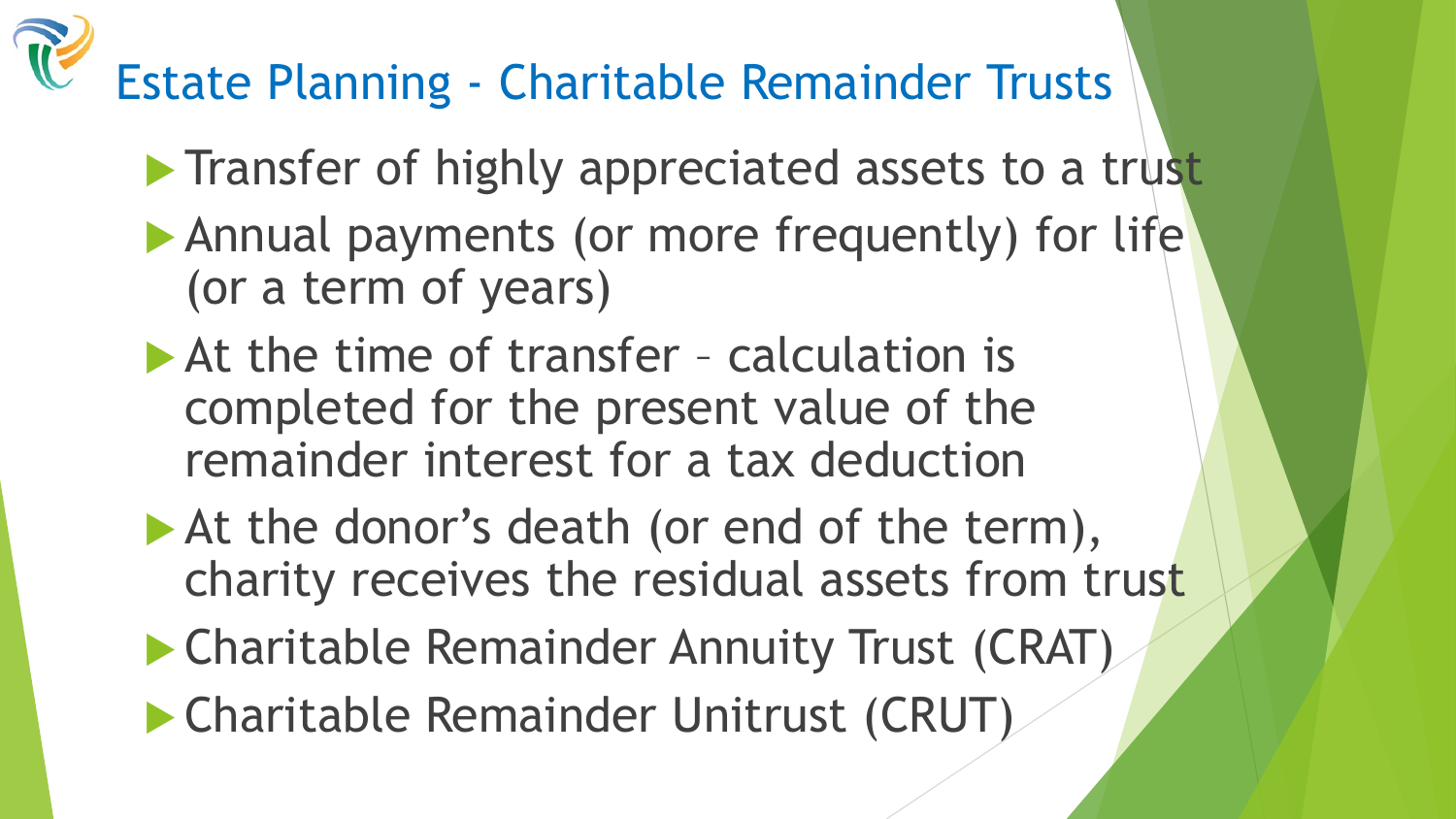

- Accelerate income into 2021—particularly if your income is above<br>\$5 million, as your total rate increase might be 5.6%(2.6% for ordinary bracket + 3% surtax).
- ▶ Defer deductions including charitable deductions into 2022. A deduction's economic value is higher when the taxpayer's tax rate is higher. To be sure, deferring the deduction, or accelerating discretionary income, requires paying tax sooner on income, so taxpayers would have to weigh the economics of paying more tax now at a lower rate rather than recognizing more income in a future year at higher rates. If 2021 was an outsized income year for you or you are donating appreciated assets to charity, it could still make sense to donate in 2021 even if rates increase next year.
- ▶ Watch changes in Itemized Deductions possible items previously mentioned – SALT eliminate \$10k cap and reinstate PEASE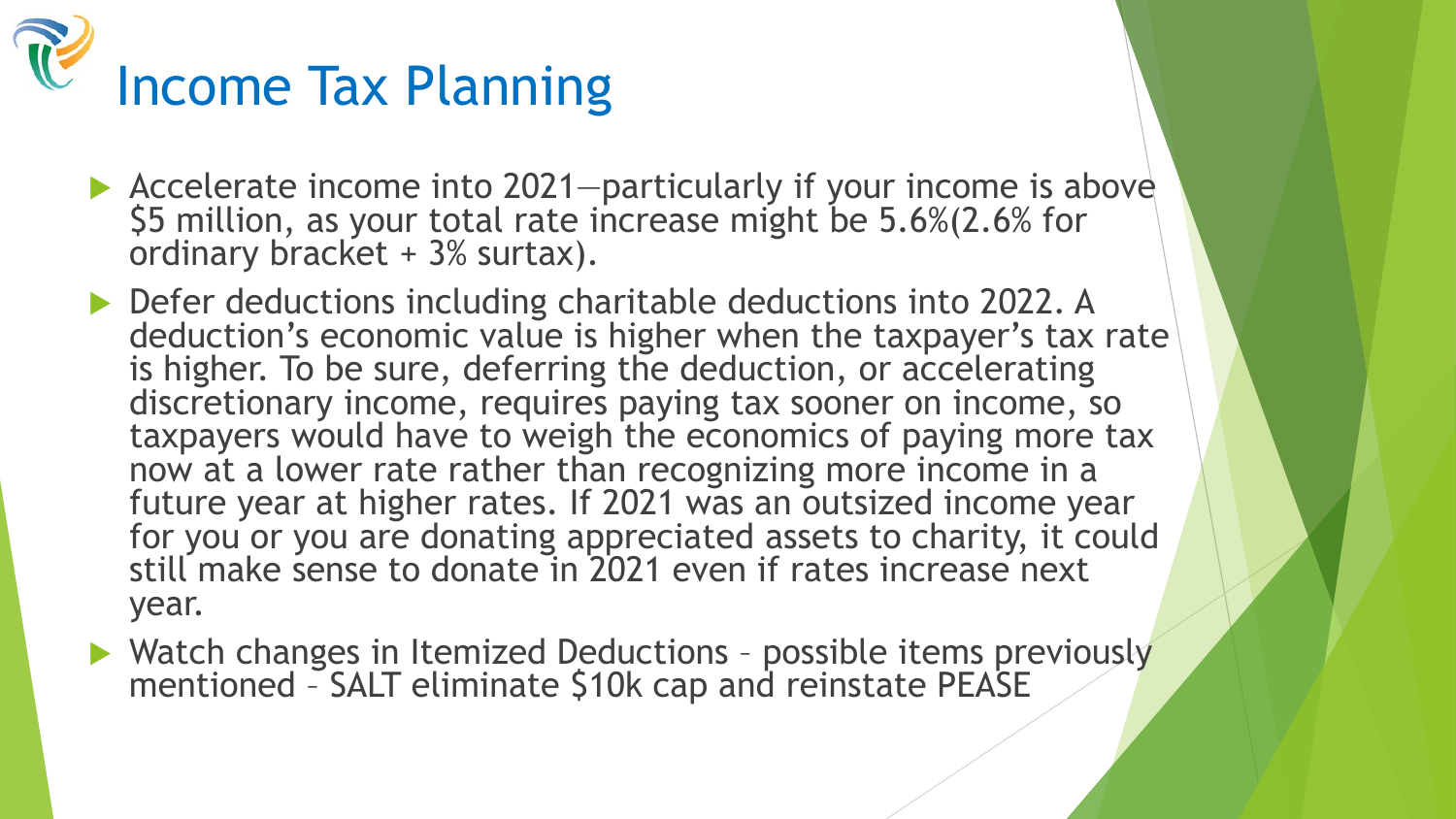![](_page_41_Picture_0.jpeg)

- **Retirement planning increase deductions in** 2021, maximizing contributions – cash balance plan
- Qualified Business income deduction review taxable income, retirement contributions can decrease your income, causing a taxpayer eligible for 199A deduction
- Review the full picture of 2021 and 2022, analyzing the tax impact with new tax laws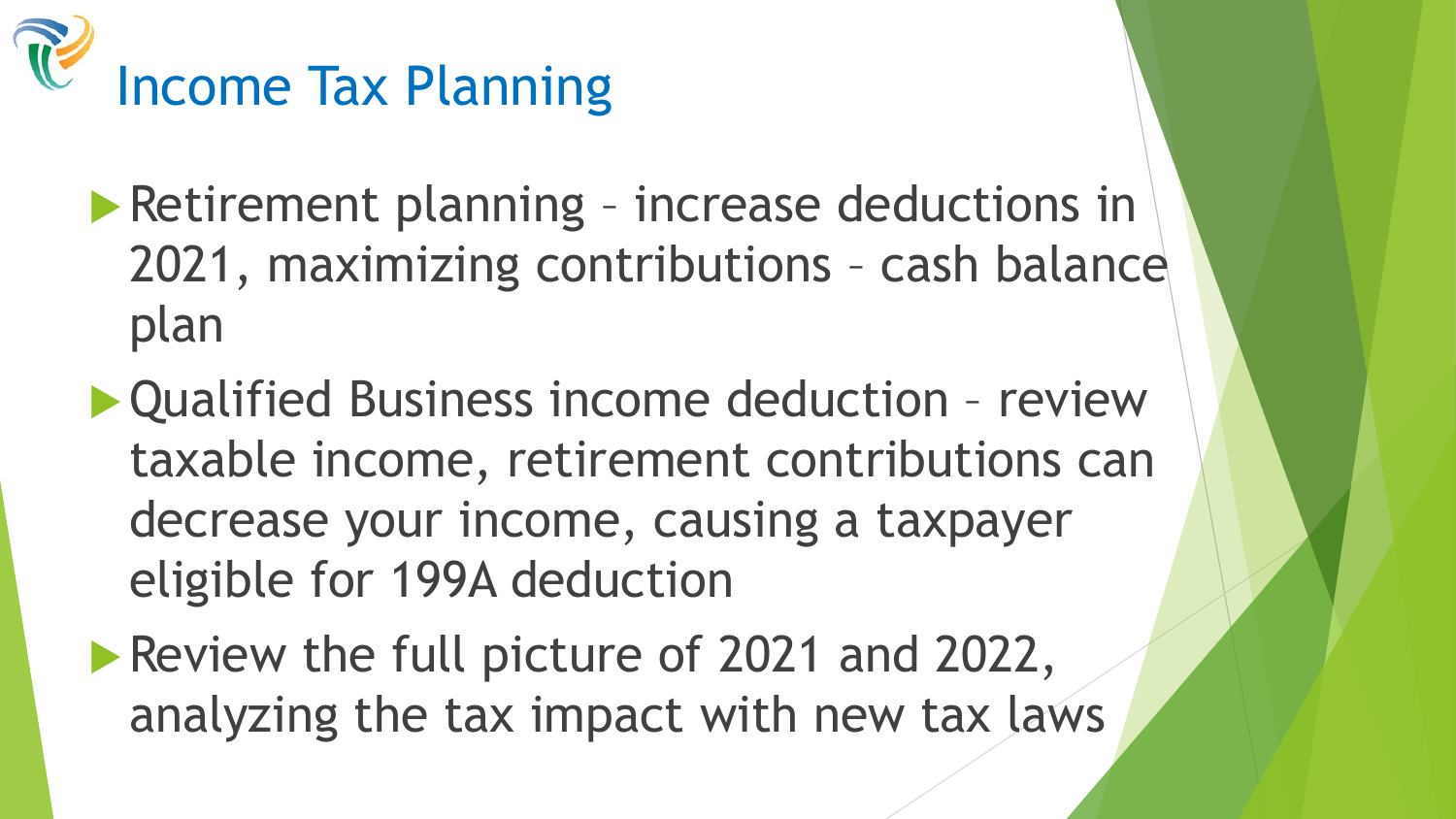![](_page_42_Picture_0.jpeg)

- SECURE elimination of the stretch IRA
- **Potentially lower business income or loss** due to economic environment
- **Offset in increased charitable** contribution deduction (100% of AGI)
- **Payment of tax reduces estate**
- **Possible increase in tax rates in the future**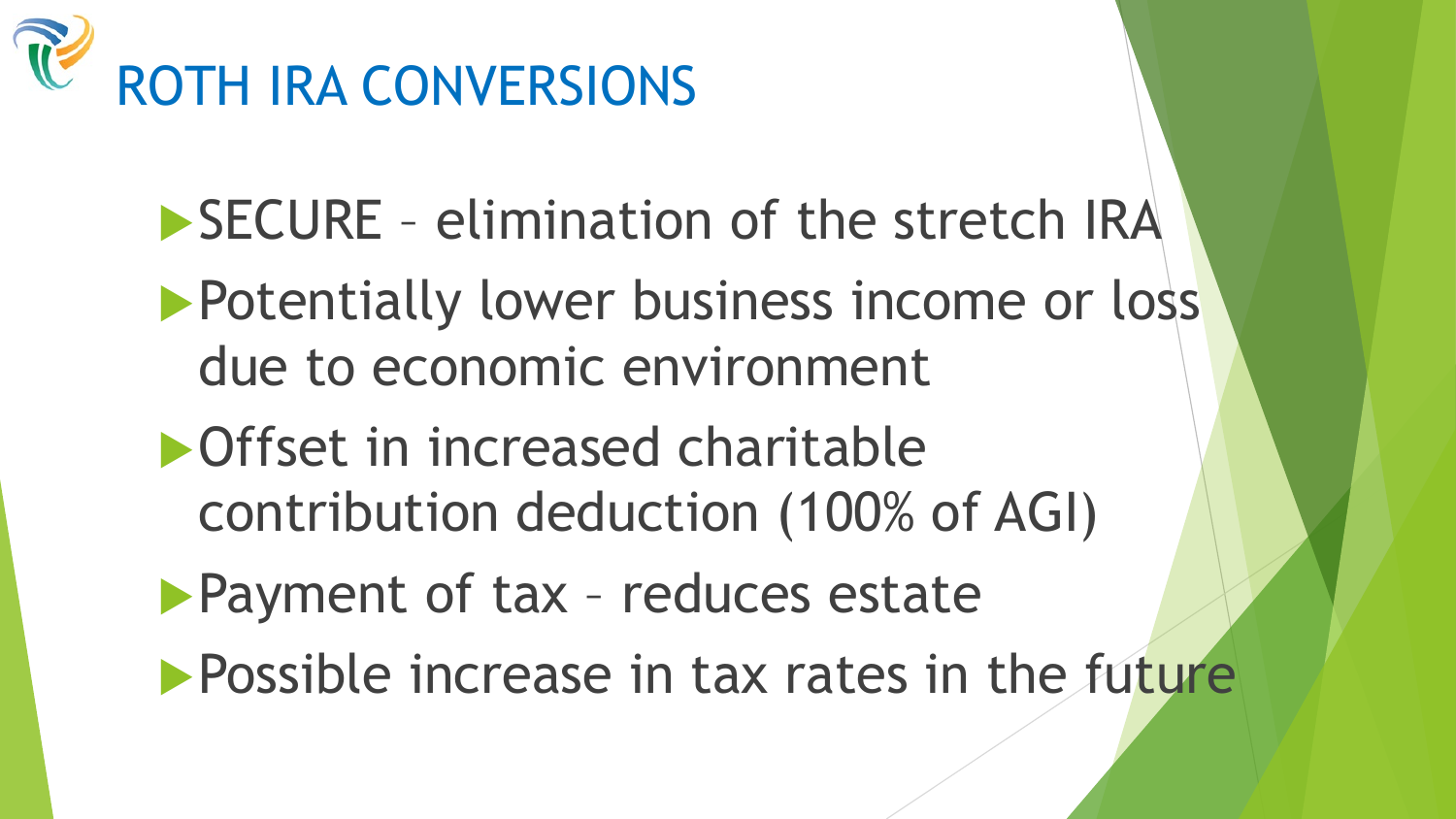![](_page_43_Picture_0.jpeg)

- Most likely tax rates will increase in future years, opportunity to take advantage of a Roth IRA conversion. Possible benefit to complete a Roth IRA conversion based on tax law changes.
- SECURE Act eliminates the "stretch IRA"
- $\blacktriangleright$  New concern for clients with substantial retirement accounts
- ▶ All inherited IRAs starting January 1, 2020, you can no longer stretch your distributions
- ▶ For non-spousal inherited IRAs must be distributed within 10 years
- Exceptions minor child, less than 10 years younger than original owner and disabled/chronically ill
- Market volatility beware no longer can reverse the conversion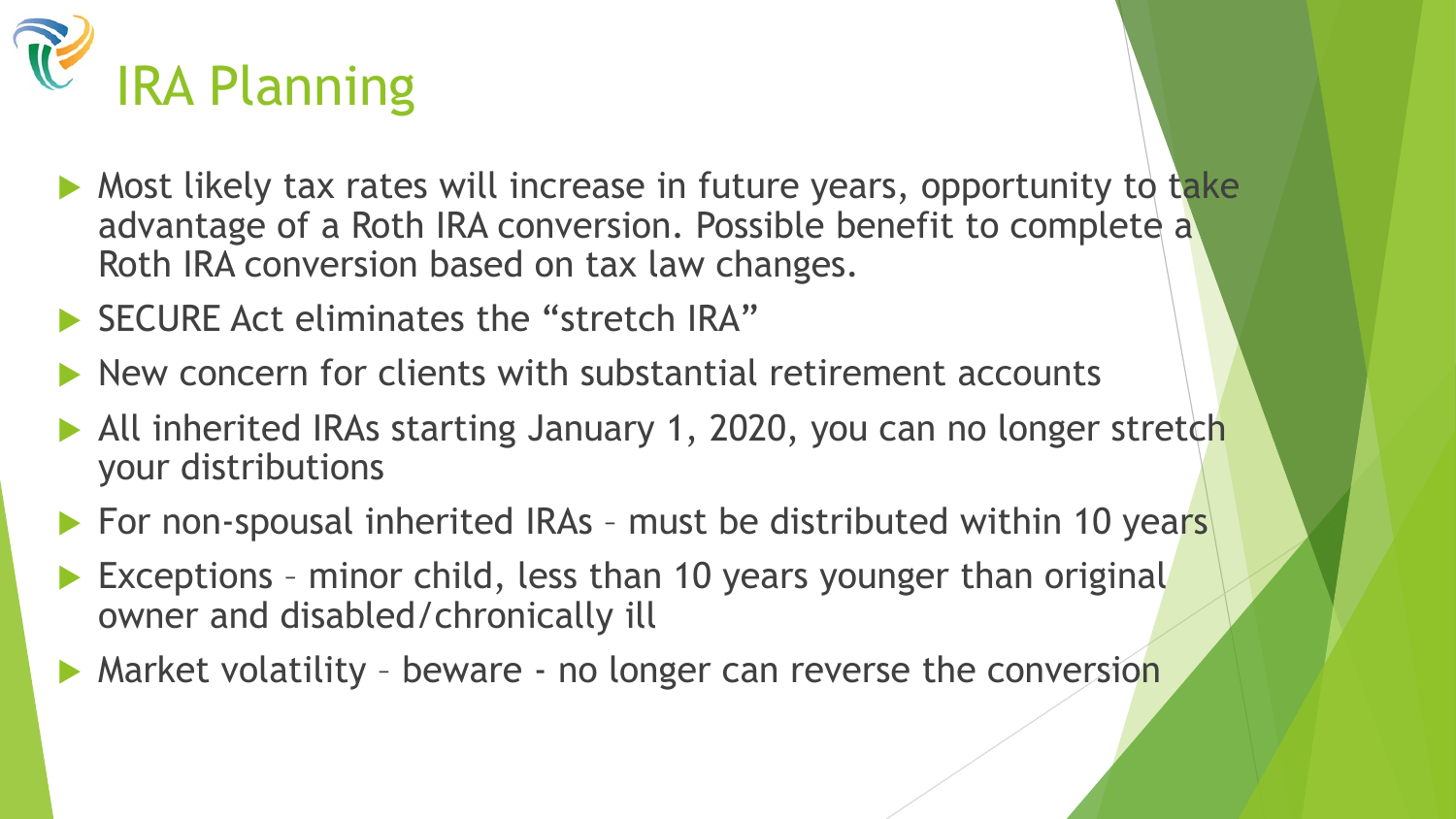![](_page_44_Picture_0.jpeg)

- **Important to make timely deductions not** necessarily to accelerate – increased standard deduction
- **Donor Advised Funds DAF**
- **Contribution of appreciated assets**
- ▶ Qualified Charitable Distributions from IRAs
- ▶ 2021 allows for 100% AGI limitation for cash donations – does not include DAF
- ▶ 2021 \$300 above the line Charitable donation, \$600 joint